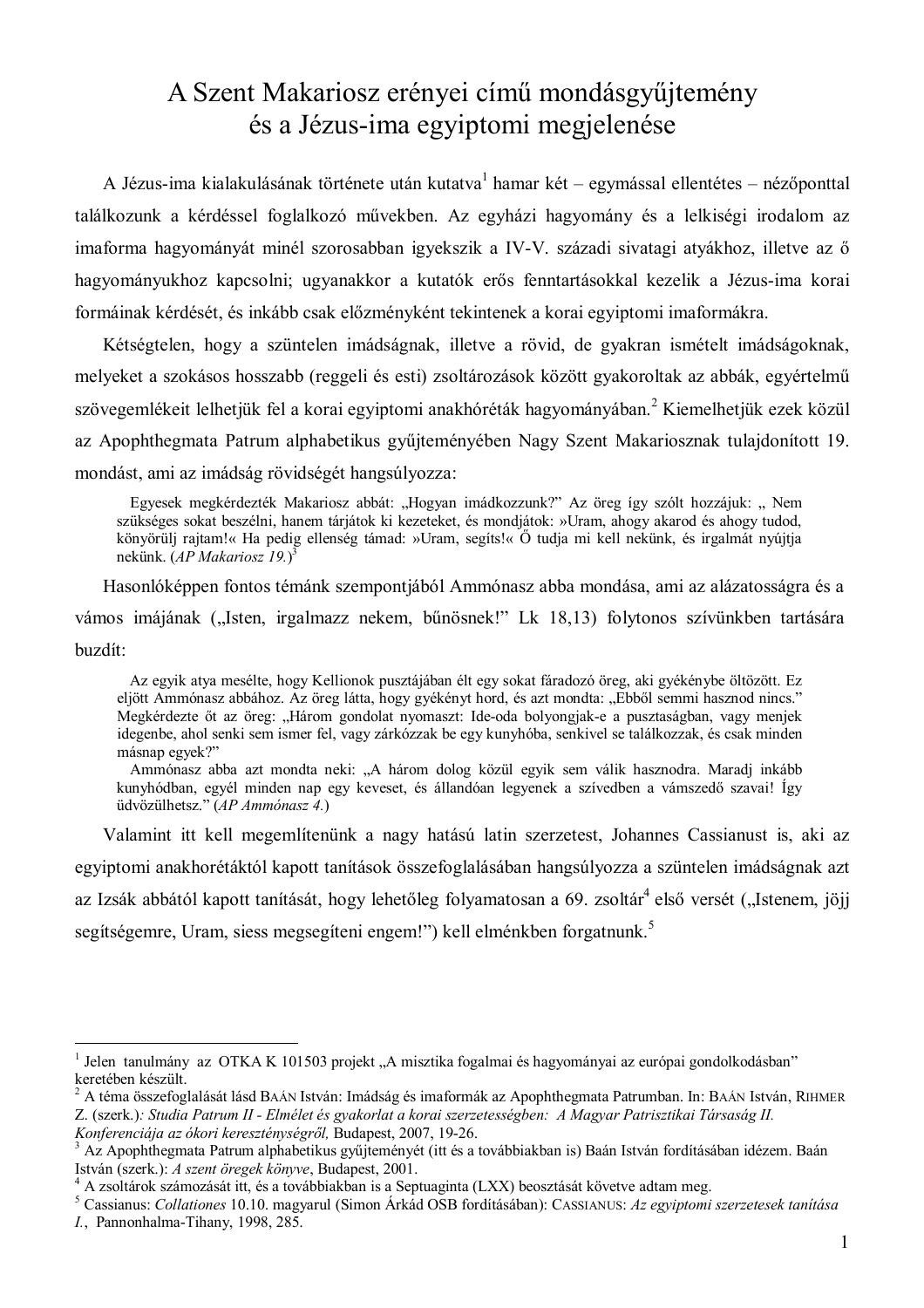Jóllehet ezek a tanítások együtt valóban tartalmazzák a Jézus-ima legtöbb jellegzetességét; a Jézus név mégis feltűnően hiányzik belőlük. A kutatók épp ezért óvakodnak attól, hogy a Jézus-ima kifejezést ezekre a korai imaformákra is alkalmazzák.<sup>6</sup>

De ha formai kritériumok alapján akarjuk leírni a Jézus-imát, akkor először a rövid, szüntelen imádság általános gyakorlatát, az ún. *monologisztosz* (egymondatos) imaformát kell meghatároznunk. Ennek – Lucien Regnault nyomán<sup>7</sup> – négy formális jellegzetességét adhatjuk meg:

- 1. egyszerű és rövid formula
- 2. gyakori, (vagy éppen szüntelen) ismétlése hangsúlyos pont
- 3. bűnbánat ( $\pi \notin \forall \theta \infty$ ) társul hozzá.
- 4. gyakorlása során a belső csend keresése is érvényesül.

Hogy ettől eljussunk a Jézus-ima egyértelmű formájáig, ahhoz még egy – egyáltalán nem meglepő – feltételnek kell teljesülnie:

• a Jézus név is központi, kiemelt szerepet kap benne

Az imaforma legösszetettebb gyakorlatában, a hészükhaszták imamódjában pedig még két további sajátos motívum is szorosan hozzátartozik az Jézus-ima végzéséhez:

- hangsúlyosan vizuális elképzelés nélkül gyakorolják<sup>8</sup>  $\bullet$
- egy sajátos, meditatív légzéstechnika is kapcsolódik hozzá, melyben az imát a lélegzetek  $\bullet$ ritmusához igazítják.

A kutatás a Jézus-ima eredetét jellemzően a mediterráneum más vidékein, Hellászban és Palesztinában szokta keresni.<sup>9</sup> Eszerint Phótikéi Diadokhosz, Gázai János és Barszanuphiosz, valamint Jóannész Klimakosz alkotná azt a sort, ami mentén kialakul a Jézus-ima végső formája. Bár természetesen mindez nem teljesen független a sivatagi imaformáktól, de a tartalmi-formai szempontból is döntő lépcsőt, Jézus nevének bekapcsolását a szüntelen imádság addigra már létrejött formáiba, a kutatók többsége szerint nem Egyiptom szellemi környezetében lépik meg.

 $<sup>6</sup>$  pl. HAUSHERR, I.: Noms du Christ et voies d'oraison, Róma, 1960, 162-175.</sup>

REGNAULT, L.: La prière continuelle 'monologistos' dans la littérature apophthegmatique, Irénikon (47) 1974, 467-493. 8 Ez elsősorban Krisztus alakjának elképzelését tiltja. Egyetlen kivételként az isteni fény látomása az, ami ennek az imának gyakorlása során "megengedett." A téma elsősorban a XIV. Századi hészükhaszta viták kapcsán kerül előtérbe. Lásd pl. BAÁN István: Útkeresés Kelet és Nyugat között, Vigília (68/6) 2003. on-line: http://vigilia.hu/regihonlap/2003/6/baan.htm  $(2015, 03, 12)$ 

WARE, K.; The Origins of the Jesus Prayer: Diadochus, Gaza, Sinai, In: JONES, C., WAINWRIGHT, G., YARNOLD, E. (szerk.): The Study of Spirituality, New York, 1986, 175-184.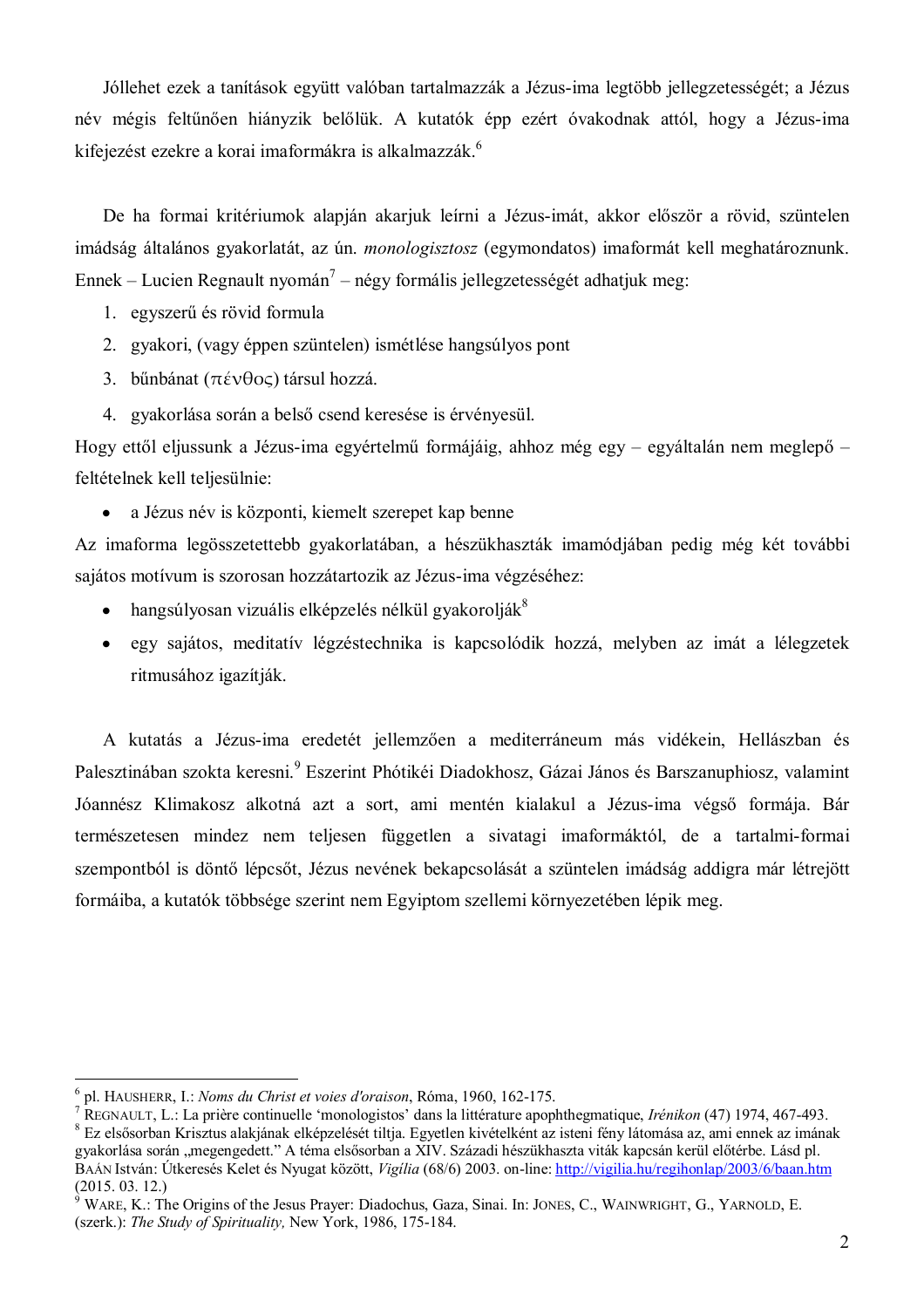#### A Jézus-ima megjelenése egy egyiptomi mondásgyűjteményben

Az imaforma legegyértelműbb nílusmenti megjelenése az egyik leginkább tisztelt egyiptomi szentnek, Nagy Szent Makariosznak a nevéhez kapcsolódik.<sup>10</sup> A személyéhez kötődő igen gazdag irodalmi hagyomány<sup>11</sup> egy aránylag egyszerű, X. századi kopt nyelvű kéziratban ránk maradt darabja, a **Szent Makariosz erényei** című apophthegmagyűjtemény<sup>12</sup> tartalmazza azokat a – jelen tanulmány végén teljes terjedelmükben olvasható – mondásokat, melyek félreérthetetlenül a Jézus-ima gyakorlatát örökítik meg. Az imamód leírása helyenként olyan részletekbe menő a szövegben, hogy alaposabban szemügyre véve, egyes momentumokban már-már a XIV. századi hészükhaszták kiforrott imagyakorlata köszön vissza.

A gyűjtemény Jézus-imához kötődő apophthegmái egy részének<sup>13</sup> elsődleges célja nem megy túl azon, hogy a Jézus név kiemelt fontosságát hangsúlvozza, de szuggesztív példázatokkal nyomatékosítia annak központi szerepét a lelki életben. Egy helyütt például azt a roppant érzékletes hasonlatot olvashatjuk,<sup>14</sup> hogy Jézus nevét úgy kell a szánkban forgatnunk, mint a korabeli rágógumiként használt gyantát, a masztixot, mely megédesíti leheletünket, és felfrissíti bensőnket. Máshol pedig a juh kérődzéséhez hasonlítja, <sup>15</sup> s mintegy a lélek legalapvetőbb, folyamatosan szánkban forgatandó táplálékaként mutatja be Jézus nevének segítségül hívását. Talán ennél is érdekesebb azonban egy beteg szerzetes története,<sup>16</sup> aki "nagyra becsülte a mi Urunk Jézus Krisztusnak üdvös és áldott nevét." A történetből világos, hogy az öreg elalvás előtt "Jézus Krisztus szent nevének édességénél" időzött, mintegy félálomban is őt hívta segítségül. Elég egyértelműen párhuzamba állítható ezzel az a – már

<sup>&</sup>lt;sup>10</sup> Hasonnevű kortársától, Alexandriai (avagy Városi) Makariosztól megkülönböztetendő, Egyiptomi vagy Szkétiszi Makarioszként is ismerik. E névazonosság miatt – a megkülönböztető jelzők ellenére – a két abba gyakran összekeveredik a hagyományban. (Lásd GUILLAUMONT, A.: Le Problème des deux Macaires dans les Apophthegmata Patrum, *Irénikon* (48) 1975 41-59, és BUNGE, G.; Évagre le Pontique et les deux Macaires, Irénikon (56) 1983 215-227 és 323-360, 221-222.) Bunge egyébként az alábbiakban szereplő hat hely közül, ahol Evagriosz is megjelenik, csupán kettőt köt biztosan Egyiptomi Makariosz személyéhez: a 3. és 10. mondást. Egyértelműen Városi Makarioszként azonosítia ugyanakkor: a 12. és 13. apophthegmákat (BUNGE, 1983, 225-226.).

<sup>&</sup>lt;sup>11</sup> Az Apophthegmata Patrum kopt verziója 34 (AMÉLINEAU, E.: Histoire des Monastères de la Basse-Egypte, Paris, 1894, 203-239.), a görög alfabetikus gyűjtemény összesen 41 mondást tulajdonít neki (PG 65 267-281.), így a mondások száma szerint is előkelő helyet foglal el a gyűjteményben. Az egyiptomi szerzetesek közt tett utazások leírásai is megemlékeznek róla. Szerepel a Historia Monachorum in Aegyptoban is (SCHULZ-FLÜGEL, E.: Tyrannius Rufinus: Historia Monachorum Sive De Vita Sanctorum Patrum, Berlin-New York, 1990, 365-368.), s a Historia Lausiaca róla írt fejezete a görög verzión kívül (PG 34 1043-1066., ami Csizmár Oszkár fordításában ímmár magyarul is olvasható: PALLADIOSZ: A sivatagi atvák történetei Lauszoszhoz, Budapest, 2015. 111-116.) két kopt recenzióban is ismert (CHAINE, M.: La double recension de l'histoire lausiaque dans la version copte, Revue de l'Orient chrétien (25) 1925-26, 232-75.). Mindezeken felül született még egy Thmuiszi Szerapiónnak – Szent Antal tanítványának – tulajdonított átfogó életrajz is róla, ami görög, kopt, szír, etióp és arab változatban is fennmaradt, Szkétiszi Szent Makariosz élete címmel (AMÉLINEAU, 1894.46-117. és TODA S.: Vie de S. *Macaire l'Égyptien. Édition et traduction des textes copte et syriaque*, Leiden, 2006. valamint TODA, S.: The Greek Life of Macarius the Egyptian: Editio Princeps and Japanese Translation, *Hitotsubashi review of arts and sciences* (1) 2007, 265-413. és TODA, S.: The Ethiopic Version of the Life of Saint Macariusthe Egyptian and It's Arabic Model, *Hitotsubashi* Journal of Arts and Sciences (48) 2007, 23–42.). Fontos továbbá megjegyezni, hogy a neve alatt fennmaradt, s igen jelentős Spirituális Homiliák valódi szerzője sem ő; annak forrásvidékét valójában Szíriában kell keresni. (v. ö. TUGWELL, S.: Evagrius and Macarius, In: JONES, C., WAINWRIGHT G., YARNOLD, E.: The Study of Spirituality, New York, 1986, 168-175,  $173.$ 

 $12$  A kiadásokra vonatkozó információk a szövegek fordításaival együtt a függelékében találhatóak meg.

<sup>&</sup>lt;sup>13</sup> Válogatásunkban az 1., 2., 4. és 5. mondás.

 $14$  2. apophthegma

 $15$  4. apophthegma

 $16$  9. apophthegma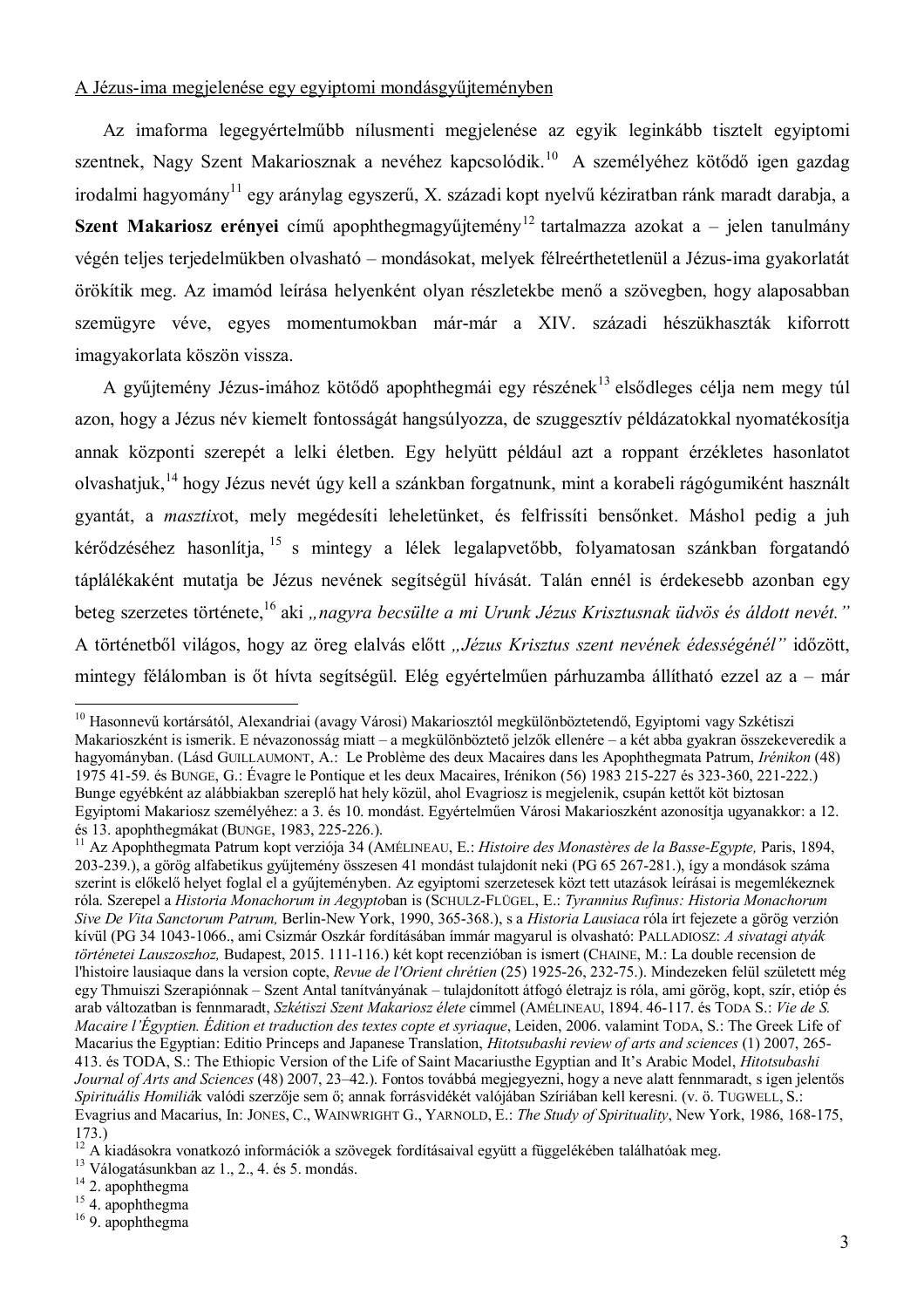Phótikéi Diadokhosznál is megjelenő – gyakorlat, hogy ennek az imának kiemelt szerepe van elalyás előtt, illetve az álom közben is:<sup>17</sup> miképp a gyermek is szülőjét, az aszkéta is Jézus Krisztust szólítja még az öntudatlanság idején is.

Az egyik, Evagriosz Pontikosznak tulajdonított mondás<sup>18</sup> pedig még közelebb visz minket a Jézusima gyakorlatának részleteihez. Ebben a csüggedéssel vívódó tanítványának Makariosz abba egy példázattal ad tanácsot:

Kösd a hajókötelet a cövekhez, és – a mi Urunk, Jézus Krisztus kegyelméből – a hajó átvészeli majd az ördögi hullámokat, a törvénytelen mocsok árját, és e hiábavaló világ sűrű sötétségét.

Evagriosz kérdésére, hogy hogyan kell érteni a példázatot, először egy meglehetősen általános értelmezési keretet vázol fel, majd meglepő hirtelenséggel tér rá a szüntelen – s talán valamiféle légzéstechnikával is összekapcsolt – ima gyakorlatára:

A hajó a szíved: őrködi felette! A kötél az értelmed: kösd azt a mi Urunkhoz, Jézus Krisztushoz! Ő a cövek, ami megfékezi az összes árt és az ördögi hullámokat, amik a szentek ellen támadnak. Mert mi könnyebb, mint azt mondani a légzésnek megfelelően: "Uram Jézus, könyörülj rajtam; áldalak téged Uram Jézus!" Ha valaha is elcsüggednél az emberek és e világ csapásai miatt, mondd azt: "Uram Jézus segíts rajtam!"

A kétfajta könyörgés egyrészt nagyon közel van Nagy Szent Makariosznak az AP hagyományából is ismert, és a bevezetésben is idézett tanításához, másrészt – történetesen akár könnyűnek, akár nehéznek gondolja ezt az abba,  $19 - a$  Jézus-ima formulájának a légzéshez kapcsolása meglepően szoros kapcsolatot mutat Jóannész Klimakosznak azzal a megfogalmazásával, hogy a Jézusra való emlékezést mintegy a lélegzetvételhez kell tapasztanunk.<sup>20</sup> S bár az általános álláspont szerint Szent Jánosnak ez a gondolata is inkább metaforikusan értendő, s nem egyfajta légzésgyakorlat nyomai érhetőek benne tetten (ami a kutatók többsége szerint csak a XIII-XIV. századtól mutatható ki egyértelmű a görög hagyományban), <sup>21</sup> a szöveg megfogalmazása ebben az apophthegmában elég konkrét ahhoz, hogy valamiféle konkrét pszichoszomatikus (vagy még inkább szomatopszichikus) gyakorlatot is feltételezhessünk a háttérben.<sup>22</sup>

Részben megerősíti ezt a sejtésünket az gyűjteményben ezt megelőző mondás is.<sup>23</sup> ami szintén ezzel az imaformával foglalkozik. Ebben Makariosz általános tanításaként hangzik fel az alábbi részlet:

<sup>&</sup>lt;sup>17</sup> Fejezetek a lelki életről 31, 59, 61, (PG 65 1141-1148, 1167-1212.) Kifejtését lásd: WARE, 1986, 178-179, illetve Jóannész Klimakosz: Mennyekbe vezető létra 15,51. (magyarul: LÉTRÁS SZENT JÁNOS: Mennyekbe vezető létra, Nyíregyháza, 2014, 117.)

 $18$  8. apophthegma

<sup>&</sup>lt;sup>19</sup> Fordításom ezen a ponton meglehetősen eltér (lényegében szöges ellentéte) mindhárom modern fordító értelmezésétől, akik "Mert nem könnyű azt mondani..."-nak fordítják ezt a szakaszt. A kérdést, és érveimet részletesebben kifejtem a függelékben, az adott mondáshoz fűzött lábjegyzetekben.

<sup>&</sup>lt;sup>20</sup> Jóannész Klimakosz: *Mennyekbe vezető létra* 27,2, 26 (magyarul: Létra SZENT JÁNOS, Nyíregyháza, 2014, 213.) s a kérdéshez lásd még NACSINÁK G.: Jóga a középkori Európában? Budapest, 2010, 58-61.

<sup>&</sup>lt;sup>21</sup> Lásd pl. Hausherr, I: La méthode d'oraison des hésychastes, Orientalia Christiana (9.2) 1927, 36. ill. WARE, K: The Jesus Prayer in St Gregory of Sinai. *Eastern Churches Review* (4.1) 1972, 14-16, on-line:

http://www.bogoslov.ru/en/text/2588738.html (2015.10.12) és WARE, K.: Introduction, In: CLIMACUS, J.: The Ladder of Divine Ascent, Mahwah, 1982, 1-70, 48.

<sup>&</sup>lt;sup>22</sup> Ez már felveti egyébként WARE, 1972. is (54. lábjegyzetben).

<sup>&</sup>lt;sup>23</sup> 7. apophthegma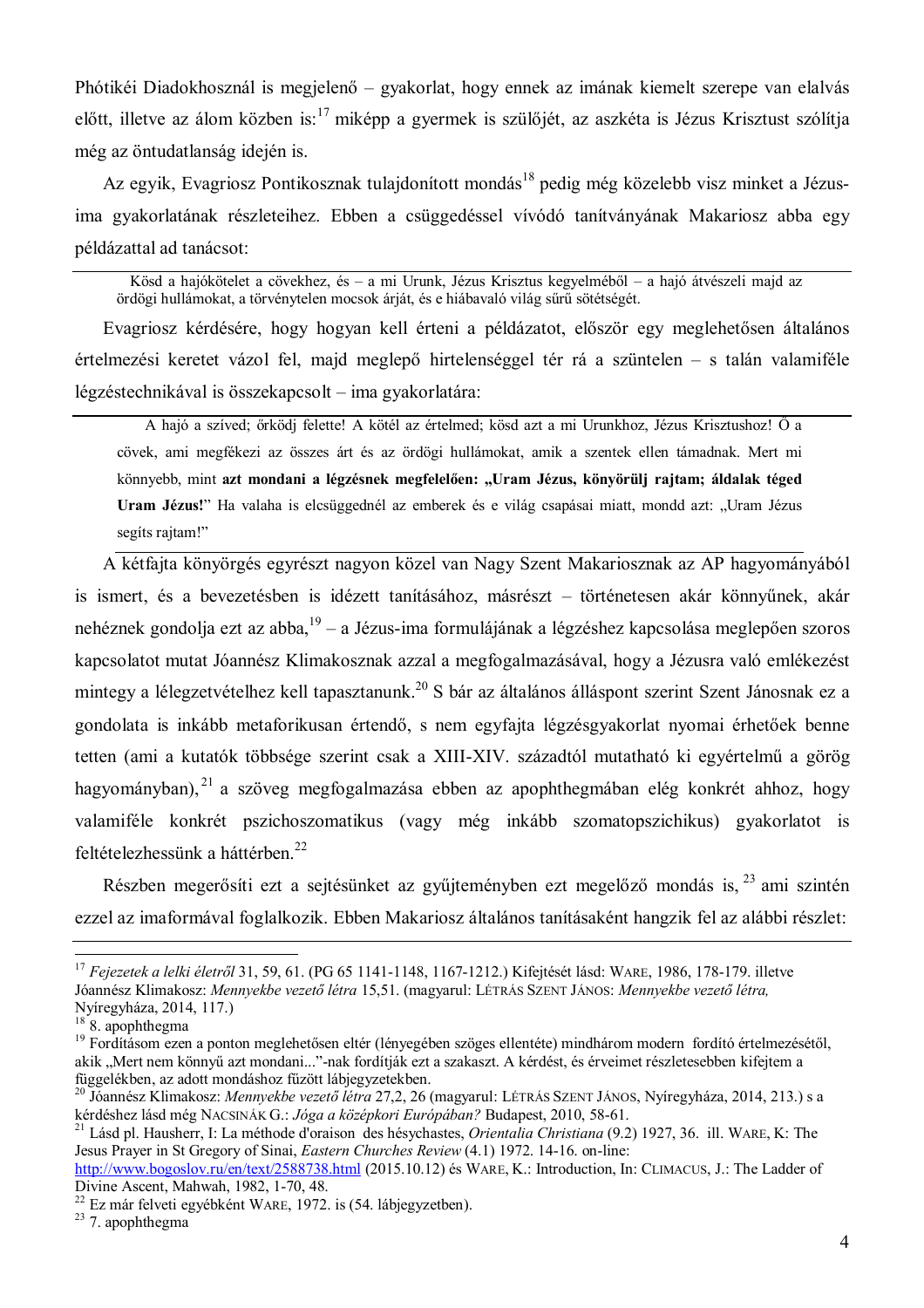Figyelmezz töredelmes szívvel a mi Urunk Jézus Krisztus e nevére, ajkaidról való kiárasztására és magadhoz vonzására. És ne formáld meg őt külső megjelenésében értelmedben, hanem az ő megszólítására figyelj: "Uram Jézus, könyörülj rajtam!"

Az előző mondás fényében nem nehéz az "ajkaidról való kiárasztás" és "magadhoz vonzás" kifejezésből is valamiféle légzéstechnikára tett utalást kiolvasnunk.<sup>24</sup> A légzés összekötése az imával igen sajátos jellegzetessége a Jézus-ima gyakorlatának, melyet itt a megjelenésben<sup>25</sup> való megformálás tilalma is teljessé tesz: már a nem csak formális jellegzetességeiben, de "imatechnikájában" is a Jézusima áll előttünk, s fel-felvillannak azok a jellegzetességek, melyeket rendszeres formában elsősorban a későbbi hészükhaszta hagyományból ismerhetünk.

#### A szöveg datálásnak általános kérdései

A szövegek értékeléséhez, és a Jézus-ima történetében elfoglalt helyüknek meghatározásához a mondások datálása igen fontos lenne; de ez sajnos lényegében kivitelezhetetlen feladat. Kutatásunk ezen a ponton némileg körben forgóvá válik: mert bár mi elsősorban a Jézus-ima egyiptomi megjelenési idejének meghatározása miatt szeretnénk megtudni a mondások korát, az erre tett kísérletek többnyire épp a Jézus-ima előfordulása alapján szeretnék datálni a szóban forgó apophthegmákat.<sup>26</sup> Gyakorlatilag minden mondást egyedileg kellene datálni, ami természetesen lehetetlenség. Több reménnyel lehet megkísérelni a gyűjtemény összeállítási idejének meghatározását, de abban is sok bizonytalanság marad.

A gyűjtemény létrejöttének terminus ante quemje esetünkben gvakorlatilag a kézirat<sup>27</sup> keletkezésének ideje, amit a X. századra tesznek, ekkor már biztosan jelen formájában létezett a kollekció.<sup>28</sup> A *terminus post quem* meghatározásában pedig elsősorban a mondásokban elszórt történelmi utálások adhatnak támpontokat. Ezek közül a legkorábbi esemény Szkétisz első feldúlása, még konkrétabban Mózes abba halála, amit a – válogatásunkban is szereplő – 10. mondásban jósol meg Szent Makariosz: ez Kr. u. 407-408-ban történt.<sup>29</sup> Egy másik apophthegma<sup>30</sup> Szkétisz két elnéptelenedéséről beszél: ez a második pusztítás pedig 434-ben söpört rajta végig.<sup>31</sup> Jó két évszázaddal későbbi eseményt beszél el ugyanakkor az egyik későbbi mondásban<sup>32</sup> szereplő *ex eventu* jóslat. Ebben

<sup>&</sup>lt;sup>24</sup> Úgy vélem, hogy ez az értelmezés is teljességgel védhető. Bár kétségtelen, hogy az első ige (xINBEBI) inkább a név kimondását hangsúlyozza (tulajdonképpen – ha nem hangozna túl komolytalannak – a "kibuggyan" szóval adhatnánk vissza hangutánzó jellegét); a párban használt szavak (**пекхімвеві ммод-пекхімсокд фарок**) oda-vissza irányultságát azonban, különösen az előző mondás ismeretében, nehéz lenne másképp magyarázni.

<sup>&</sup>lt;sup>25</sup> πρόσωπον

 $^{26}$  Különösen alapvető – s a témában mindmáig – perdöntő tekintélyként idézik: GUILLAUMONT, A.: The Jesus Prayer Among the Monks of Egypt, *Eastern Churches Review* (6) 1974, 66-71.

<sup>&</sup>lt;sup>27</sup> Codex Vaticanus LXIV – fol. 57-112; a Corpus dei Manoscritti Copti Letterari adatbázisa szerint: RV.C059.137-149, RV.C064.061-115, RV.C064.116-155.

<sup>&</sup>lt;sup>28</sup> VIVIAN, T.: St. Macarius the Spiritbearer, New York, 2004, 26.

<sup>&</sup>lt;sup>29</sup> CHITTY, D. J.: The Desert a City: An Introduction to the Study of Egyptian and Palestinian Monasticism under the Christian Empire, New York, 1966, 66.

<sup>&</sup>lt;sup>30</sup> AMÉLINEAU, 1894, 136-137.

<sup>&</sup>lt;sup>31</sup> CHITTY 1966, 68, mindkét eseményhez a részleteket lásd még EVELYN-WHITE, H. G.: *The Monasteries of the Wadi'n* Natroun II. The History of the Monasteries of Nitria and Scetis, New York, 1973<sup>2</sup>, 154-155, 160.

<sup>&</sup>lt;sup>32</sup> AMÉLINEAU, 1894, 172-174.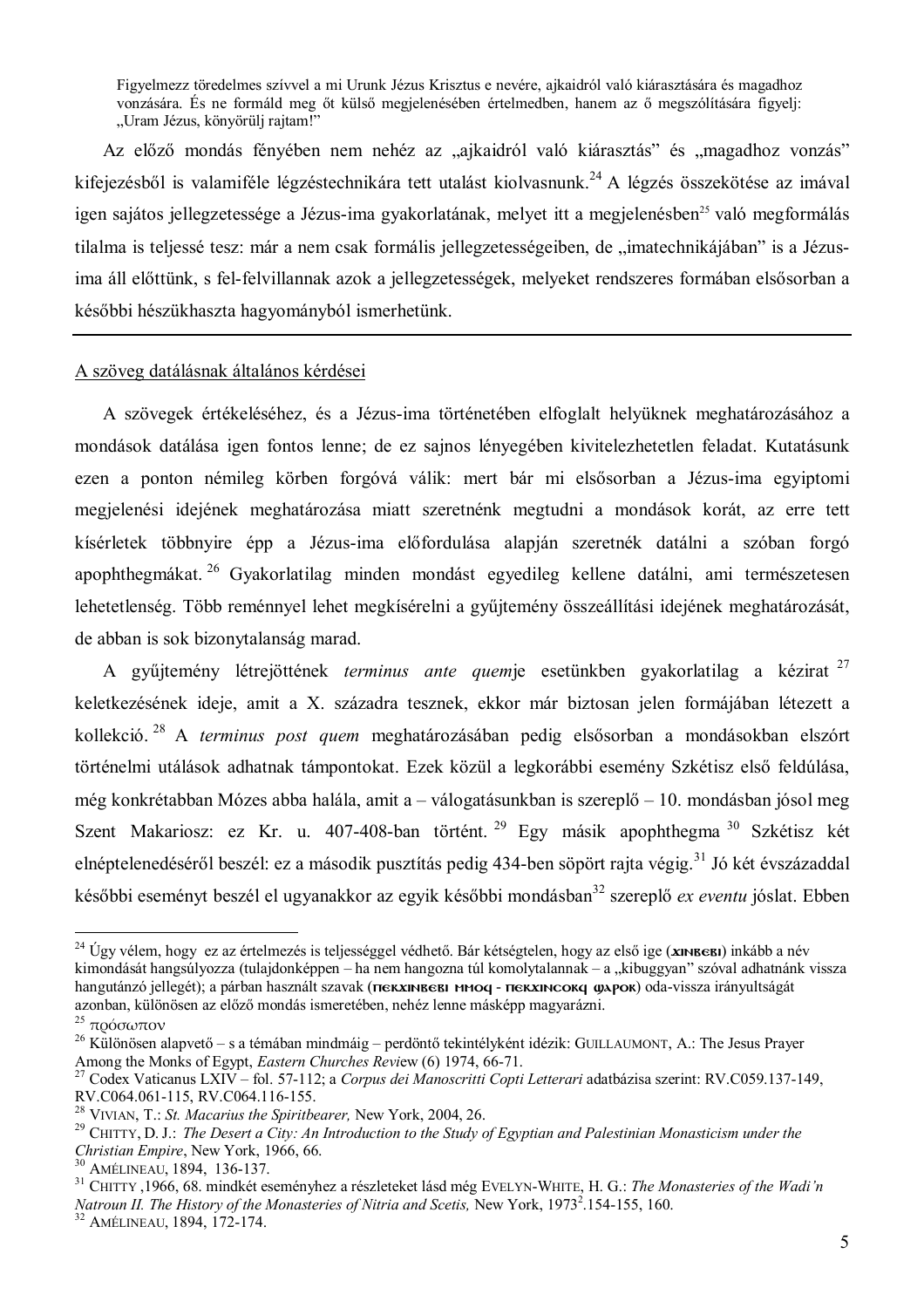Makariosz arról jövendöl, hogy a jövőben sok sanyargattatást kell elszenyedniük a szerzeteseknek egy hatalmas király igája alatt. A tanítványok kérdésére, hogy ki lesz az, azt feleli az abba: "Egy félvér izmaelita. Ágyékának nemzedékei Ézsautól valók." Ez az arab hódításra tett utalás pedig már mindenképpen Kr.u. 640 utánra teszi a gyűjtemény végső redakciójának idejét.<sup>33</sup>

Ezeken kívül más fogódzkodót a datáláshoz nem találunk a műben. Annak a máshol jól megfigyelhető tendenciának, hogy a Khalkédóni Zsinat után elburjánzik a monofizita-düofizita teológiai polémia a kopt irodalomban, ebben a gyűjteményben gyakorlatilag nyomát sem látjuk. Vivian következtetése, ami szerint ez annak a jele, hogy a szöveg törzsanyaga még Kr. e. 451 előtt megformálást nyert<sup>34</sup> – bár kétségtelenül megfelel minden, a szöveggel komolyabban foglalkozó szakember vágyainak – ebben a formájában elég naivnak tekinthető. Makariosz, a leginkább alázatosságáról híres szent személye nem kimondottan kedvező táptalai a polemikus propagandának: ráadásul a polémia hiánya éppúgy jelentheti azt is, hogy oly későn szerkesztették egybe, hogy már nem volt aktualitása a Khalkédóni Zsinattal való vitának (szemben a muszlimokkal való konfliktusokkal, ami a koptok számára mindmáig aktuális maradt).

Sokkal többet tehát annál, hogy a mondásgyűjtemény jelen formájában valamikor a VII. század közepe és a X. század között születhetett, felelősen nem lehet mondani. Ez persze a benne szereplő mondások korábbi eredetét sem zárja ki, de messzemenő következtetéseket erre a feltételezésre nem lehet alapozni.

#### Egy kelliai felirat a Jézus-imáról

Annak, hogy a Jézus-imával kapcsolatos, fentebb elemzett mondásokat általában későinek tartják, s bennük a Jézus-ima megjelenését külső – tehát Egyiptomon kívüli – forrásoknak tulajdonítják,  $35$ legfőbb oka egy alsó-egyiptomi szerzetesi központból, Kelliából származó felirat (ill. annak értelmezése), mely a régészeti kontextus alapján a VII. közepe és a VIII. század közepe közti időszakra datálható.<sup>36</sup> Egy szerzetes – aki a cellában talált többi felirat tanúsága szerint is kiemelt szerepet tulajdonított Jézus nevének – azt a tanítást örökítette meg, hogy mit kell tenni, ha a démonok egy sajátos imaformával kapcsolatosan kísértésbe viszik az aszkétát. A feliratból olvasható szöveg így szól:

Azt mondta egy [...] "Ha a démonok (egy gondolatot) vetnek ránk<sup>37</sup>, azt mondván: »**Ha folyton azt kiáltod:** Uram Jézus! Nem imádkozol sem az Atvához; sem pedig a Szentlélekhez.« Mi ugyanis tudjuk, hogy ez a másik (ellen)vetésük, és hogy ez a Gonoszhoz tartozik, aki a legkiválóbbra<sup>38</sup> (?) is (kísértést) vetett, minthogy

<sup>&</sup>lt;sup>33</sup> Kérdés marad, hogy a "félvér" kitétel ez esetben mit jelenthet. Ha ironikus utalás az Egyiptomot elfoglaló 'Amr ibn al-'As bizonytalan származására – amit a síita hagyomány jegyez fel róla: pl. Nahj al-Balaghah 179. https://ia902205.us.archive.org/7/items/NahjulBalagha-PeakOfEloquence/Nahjul-Balagha.pdf (2015.12.10.), az további érdekes – ám jelen sorok szerzőjének kompetenciáját messze meghaladó – kérdéseket vethet föl a szöveg eredetével kapcsolatban.

<sup>&</sup>lt;sup>34</sup> VIVIAN 2004. 26-27.

<sup>&</sup>lt;sup>35</sup> Kimondottan ezen apophtegmákkal foglalkozott: GUILLAUMONT, 1974, 66-71.

<sup>&</sup>lt;sup>36</sup> GUILLAUMONT, 1974, 70-71, és GUILLAUMONT, A.: Une inscription copte sur la 'Prière de Jésus'. *Orientalia Christiana* Periodica (34) 1968, 310-325.

<sup>&</sup>lt;sup>37</sup> Szó szerint, ám kissé nehézkesen: "ellenünk vetik, azt mondván" – s így nincs szükség a "gondolatot" kiegészítésre sem.

<sup>&</sup>lt;sup>38</sup> ΠΑΝΧΡΟ - παγκράτιστος vagy παγκράτής – "legkiválóbb, legerősebb"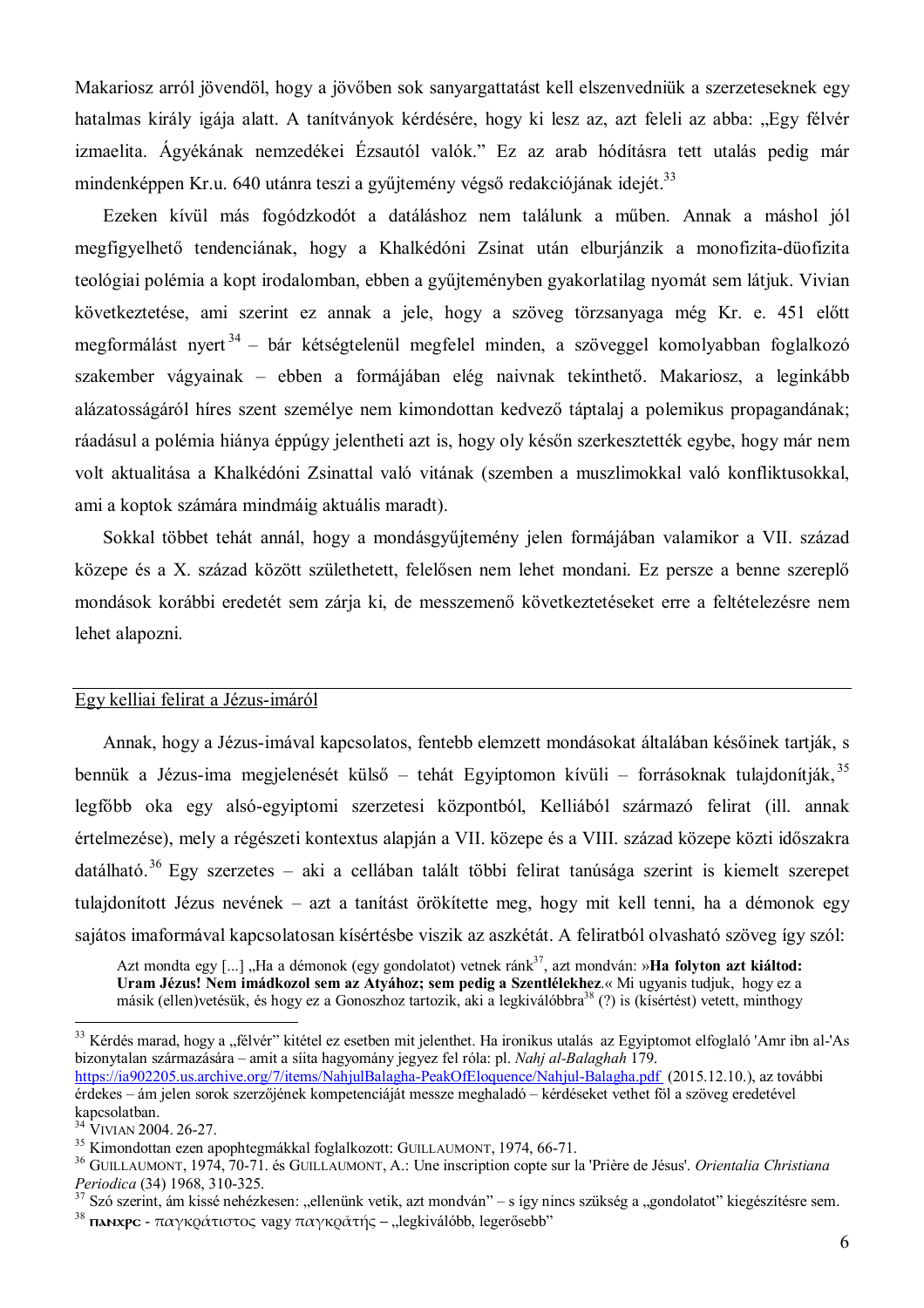kérdezősködésbe kezd (és) gúnyolódik azokkal, akik Jézus nevében vannak, hogy elpusztítsa azokat, akik hisznek az ő nevében. Ők semmit sem tudnak. Ámde mi tudjuk, hogy ha Jézushoz imádkozunk, akkor vele az Atyához is imádkozunk, és az Atya Szentlelkéhez is. Ugyanis egyáltalán nem az történik, hogy felosztanánk az isteni és szent Háromságot, hanem helyes (ez) az ima. Ha azt mondjuk »a Krisztus Jézus,« azt mondjuk »az Atyaisten Fia,« (és) azt mondjuk »a Krisztus Jézus Atyja.« És bármely imádságot befejezvén azt mondjuk, hogy » a te egyszülött Fiad, a mi Urunk Jézus Krisztus által.«"<sup>39</sup>

Guillaumont értelmezése szerint itt valójában egy aktuális polémia transzcendens köntösbe öltöztetéséről van szó.<sup>40</sup> A démonok eszerint azoknak a szerzeteseknek a megjelenítői lennének, akik, mint újítást, elutasították az "Uram Jézus!" formula folyamatos imádkozását, vagyis a Jézus-ima gyakorlását. Azon túl, hogy ez az érv önmagában is túl hipotetikus, egy másik – már 1985-ben megjelent, ám mindeddig nem sok figyelmet kapott – kopt szöveg önmagában is megkérdőjelezi Guillaumont következtetésének erős értelmezését. Mindenképpen érdemes röviden kitérnünk a Fehér Kolostor apátiának, Senutének e fontos, ámde a mi témánk szempontjából kissé elhanyagolt írására.<sup>41</sup>

## Senute: Contra Origenistas – "új" forrás a Jézus-ima eredetéhez<sup>42</sup>

Ebben a Fehér Kolostorból származó, s valamikor a IV. Egyetemes Zsinatot megelőzően keletkezett szövegben<sup>43</sup> már egyértelműen jelen van a Jézus név folytonos segítségül hívása. A vonatkozó részletek teljes terjedelmükben a függelékben olvashatóak, de érdemes ezen a ponton is szó szerint idéznünk a műből:

Áldott vagy te Isten(em) és a te áldott Fiad, mert neved egy az ő nevével annak ajkán, aki szembeszáll azokkal, kik ezt az új istentelenséget hirdetik. Ez gazdagsága és reménye az ő bemenetelében: "Isten". kijövetelében: "Jézus", mielőtt elalszik: "Isten", mikor fölkel: "Jézus", miközben áldást mond: "Isten", mikor imádkozik: "Jézus". Hogy ne időzzek tovább ennél: Világos, hogy mikor azt mondjuk "Jézus", az egylényegű Háromságot nevezzük meg.

 $\ddotsc$ 

Keressétek e szavak teljességét, s megtaláljátok azokat ajka(i)tokon és fiaitok ajkán. Mikor ünnepeltek és örvendeztek, (mondjátok ezt): Jézus! Mikor szenvedtek és szomorkodtok: Jézus! Mikor kacagnak a kisfiuk s a kisleányok: Jézus!

<sup>39</sup> A szöveg forrása: GUILLAUMONT, A.: Une inscription copte sur la 'Prière de Jésus'. Orientalia Christiana Periodica (34) 1968, 310-325. ill. fontos kiegészítések találhatóak: KASSER, R.: La 'prière de Jésus' Kelliote réexaminée en quelques points. Orientalia Christiana Periodica (62) 1996, 407-410.<br><sup>40</sup> GUILLAUMONT, 1974, 71.

<sup>42</sup> A mű címét még ORLANDI, T.: Shenute Contra Origenistas,. Roma, 1985. kiadása alapján idézem. Az azóta megjelent szakirodalom már új címen, s meglehetősen nagy intezitással foglalkozik a szöveggel (pl. TIMBIE, J. A.: Reading and Rereading Shenoute's I Am Amazed, In: GOEHRING, J., TIMBIE, J.A. (szerk.): The World of Early Egyptian Christianity. Washington, DC, 2007, 61-71. EMMEL, S.; Shenoute's literary corpus, vol. II. Louvain, 2004. és EMMEL, S.; Theophilus's Festal Letter of 401 as Ouoted by Shenute. In: FLUCK (szerk.): Divitiae Aegypti. Koptologische und verwandte Studien zu Ehren von Martin Krause, Wiesbaden, 1995, 93-98.), ez azonban az itt közölt szakaszok olvasatát nem érinti. <sup>43</sup> EMMEL, 2004, 648.

<sup>&</sup>lt;sup>41</sup> Guillaumont fent idézett írásait (különösen az összefoglaló jelleggel, angol nyelven írt cikkét) széles körben ismerik és idézik. Ezzel szemben a most következő Senute szakaszok fontosságára a Jézus-ima szempontjából szinte csak GRILLMEIER, A.: Das "Gebet zu Jesus" und das "Jesus-Gebet". Eine neue Quelle zum "Jesus-Gebet" aus dem Weiben Kloster. In: After Chalcedon. Studies in theologov and Church History offered to Prof. Albert van Roey for his seventieth birthday. Louvain 1985, 187-202, figyelt fel. Lényegi következtetéseit idézi OROSZ A.: Szabad-e Jézushoz imádkozni? Vigília (62/8) 1997, 571-582. (on-line: http://www.szerzetes.hu/system/files/szovegtar/2013/orosz\_szabad3.pdf [2015.01.27.]), aki már nagyon korán felfigyelt erre a szövegre, azonban akkor még kiadatlannak vélte az eredeti művet. Jómagam is az ő inspirációjára kezdtem a kérdéssel foglalkozni, melyet ez úton is hálásan köszönök!

Jóllehet Grillmeyer később máshol is megismétli tézisét, s ez utóbbi írása végül angolul is megjelent (GRILLMEIER, A.: Christ in christian tradition Vol. 2, London, 1996, 187-189.), mindez máig nem nagyon került be a Jézus-imával foglalkozó szakirodalomba.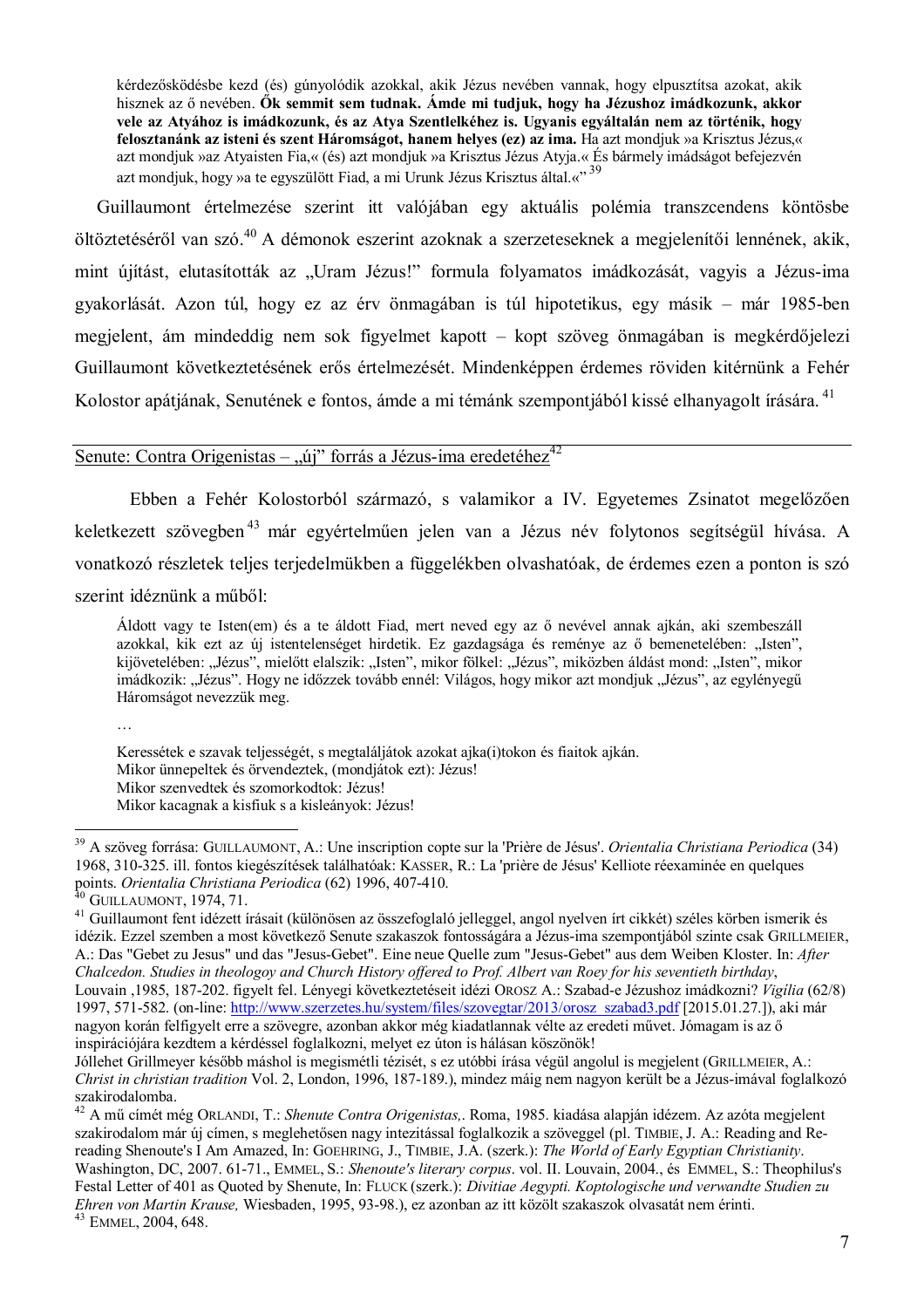Akik vízen kelnek át, (mondják ezt): Jézus! Akik barbárok elől menekülnek: Jézus! Akik vadállatokat és félelmetes dolgo(ka)t látnak: Jézus! Akik fájdalmakban és betegségekben (gyötrődnek): Jézus! Akiket fogságba vetnek: Jézus! Akiknek ítéletét kiforgatják és akivel szemben igazságtalanok: Jézus! Minden(t) annak nevében (tegyenek) aki ajkaikon van; ő a megváltásuk és az életük: ő és Atyja.<sup>44</sup>

E két szakaszból is nyilványaló, hogy legalábbis Felső-Egyiptomban már az V. század közepén is jelen volt a Jézushoz intézett, gyakorlatilag a Jézus név ismétléséből álló imádság. A felsorolásból pedig – amellett hogy kétségtelen retorikai értéke is van – látható az is, hogy minden élethelyzetre kiterjeszti az imaformát, és ezzel gyakorlatilag szüntelen ismétlésére szólít fel. Jól látható továbbá, hogy szükségesnek érzi ennek az imaformának a teológiai alátámasztását is; ennek legfőbb alapját pedig a Fiú istenségében talália meg:

"Hallgassátok csak Szent János apostolt: "Ő az igaz Isten és az örök élet" (1Jn 5,20); 953 s Szent Tamás apostol is azt mondja: "Én Uram, és Istenem" (Jn 20,28). 954 Ha pedig neked magadnak is Urad és Istened, miért ne imádkoznál hozzá?"<sup>45</sup>

Másik érve pedig épp abban áll, hogy a Jézus név segítségül hívásával "az egylényegű Háromságot *nevezzük meg.* "<sup>46</sup> Ám, hogy ez nem jelenti a másik két isteni személy belemosását Jézus személyébe, hogy nem valami sajátos szabellianizmust hirdet, azt is hangsúlyozza: "Világos tehát, hogy a Fiút szólítván a Szentháromságot nevezzük meg; csakhogy az Atyát Atyaként, a Fiút Fiúként, és a Szentlelket Szentlélekként."<sup>47</sup>

Ha összevetjük Senute teológiai érveit a fent idézett, évszázadokkal későbbi kelliai felirat szövegével, az is látható, hogy gyakorlatilag ugyanaz az érvelés köszön vissza az utóbbiban is:

"...tudjuk, hogy ha Jézushoz imádkozunk, akkor vele az Atyához is imádkozunk, és az Atva Szentlelkéhez is. ... Ha azt mondjuk »a Krisztus Jézus,« azt mondjuk »az Atyaisten Fia,« (és) azt mondjuk »a Krisztus Jézus Atyja.«"

Világos tehát, hogy Guillaumontnak nincs igaza abban, hogy a Jézus-ima ellen, mint valami egész Egyiptomban új jelenség ellen léptek volna fel Kellia idősebb szerzetesei. Nem teljesen lehetetlen azonban, hogy az anakhóréták elzárt világában fennmaradhatott egy órigenista csoport, akik nyilványalóan ellenezhették a Jézushoz intézett imádságot.<sup>48</sup> Ha tényleg a szerzetesi közösség valós személyeit kell keresnünk e démoni ellenyetés mögött – amiről koránt sem vagyok meggyőződye – úgy talán egy ilyen csoportot feltételezhetünk mögötte. Kétségtelen azonban, hogy ekkorra Egyiptomban

<sup>&</sup>lt;sup>44</sup> ORLANDI, T.: Shenute Contra Origenistas, Roma, 1985. könyvének a Corpus dei Manoscritti Copti Letterari oldalán közzétett (http://rmcisadu.let.uniroma1.it/~cmcl/testi/sheori/indice.html (2012.8.23.) az oldal azóta a http://www.cmcl.it címről érhető el) kritikai kiadása alapján. 903-906; 940-949.

<sup>&</sup>lt;sup>45</sup> Contra Origenistas 952-954.

<sup>&</sup>lt;sup>46</sup> Contra Origenistas 906, 932.

<sup>&</sup>lt;sup>47</sup> Contra Origenistas 935. Ez a teológiai körültekintés nem jellemző minden Jézus-imával foglalkozó szövegre. A Vertu 44ben; az öregnek megjelenő Krisztus szájába adott mondás például elméletileg megenged – legalábbis nem zár ki – egy effaita "szabelliánus" olvasatot.

<sup>&</sup>lt;sup>48</sup> Az órigenisták (Órigenész nyomdokán) határozottan tiltották, hogy az Atván kívül bárki máshoz imával forduljon az ember. E a tiltás magára Krisztusra is vonatkozott: pl. "soha többé ne imádkozzunk semmiféle teremtményhez, még Krisztushoz sem, egyedül a mindenség Atyjához..." Az imádságról 15. 1. VANYÓ L. (ford.): Órigenész: Az imádságról és a vértanúságról, Budapest , 1997. 79-80.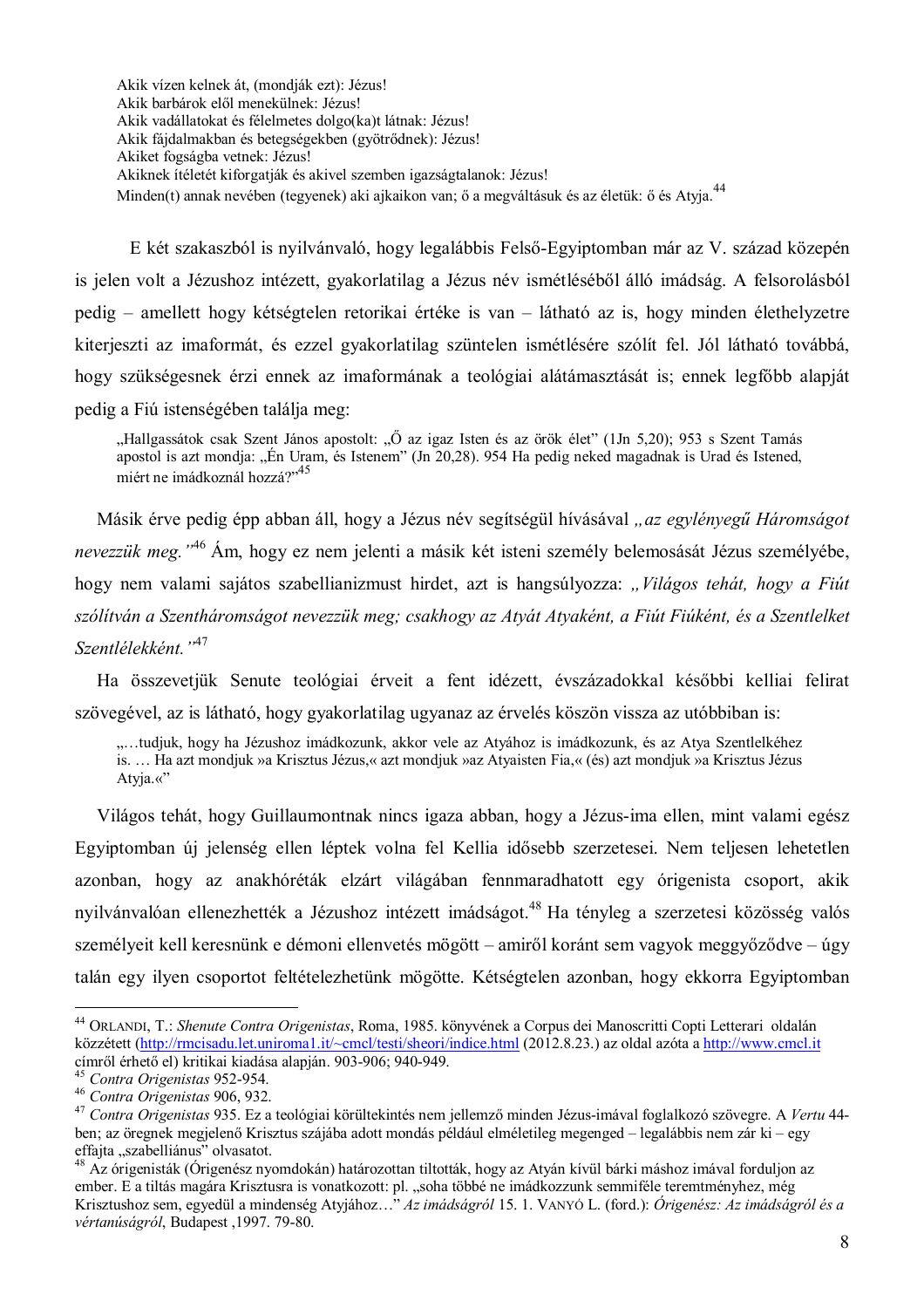már régen jelen volt a Jézus-ima gyakorlata, s hogy – épp e Senute helyek alapján – könnyen lehet, hogy forrásvidékét is érdemes erre keresnünk.

#### Összegzés

Tanulmányom elsődleges célja az volt, hogy megismertethessem a magyar olvasókat is a Jézusimával kapcsolatos kopt szövegekkel. Ugyanakkor e szövegek vizsgálata során több, a Jézus-ima történeti hagyományát is érintő kérdést is szemügyre vettünk. Azon túl, hogy a szüntelen, meditatív ima (a monologisztosz imaforma) már a legkorábbi atyák idejétől, a IV. századtól kezdve jelen volt az egyiptomi remeteközösségekben, láthattuk azt is, hogy Senute személyében már az V. századból is van olyan közösségi vezető, aki a Jézus név folyamatos fohászként való ismétlését is fontosnak tartja, s teológiai érvekkel is igyekszik megvédelmezni. Ezeknek az érveknek időben távoli, de egyértelmű visszhangja az, ami a kelliai közösségben is felbukkan valamikor a hetedik centenárium körül, s amelyet sokáig a Jézus-ima első egyiptomi megjelenésének tartottak. Mindezek tükrében – jóllehet a Szent Makariosz erényei című apophthegmagyűjtemény Jézus-imával kapcsolatos mondásainak pontos datálásáról le kellett mondanunk – érdemes kiemelnünk, hogy fő forrásszövegünkben két olyan mondást is találunk (melyek legkésőbb valamikor a VIII-X. században már közkézen forogtak), ami valamiféle szomatopszichikus technikát kapcsol ezen imádság gyakorlásához.<sup>49</sup> Ugyanakkor fontos azt is hangsúlvozni, hogy szövegeink leginkább az ima szüntelenségét nyomatékosítiák. A légzés elsősorban a legkézenfekvőbb szünet nélkül végzett testi tevékenység példájaként kerül be a szövegekbe, és csak másodlagosan kapcsolódik ehhez valamiféle meditációs technika. A hangsúly a testi élethez nélkülözhetetlen levegővétel, és a lelki élethez éppoly nélkülözhetetlen imádság közvetlen párhuzamba állításának szuggesztív képén van.

<sup>&</sup>lt;sup>49</sup> Ezen technikák lehetséges keleti gyökereire nem tértünk ki, arról – a Jézus-ima történetének áttekintésével együtt –kiváló összefoglalást olvasható magyarul is: NACSINÁK, 2010.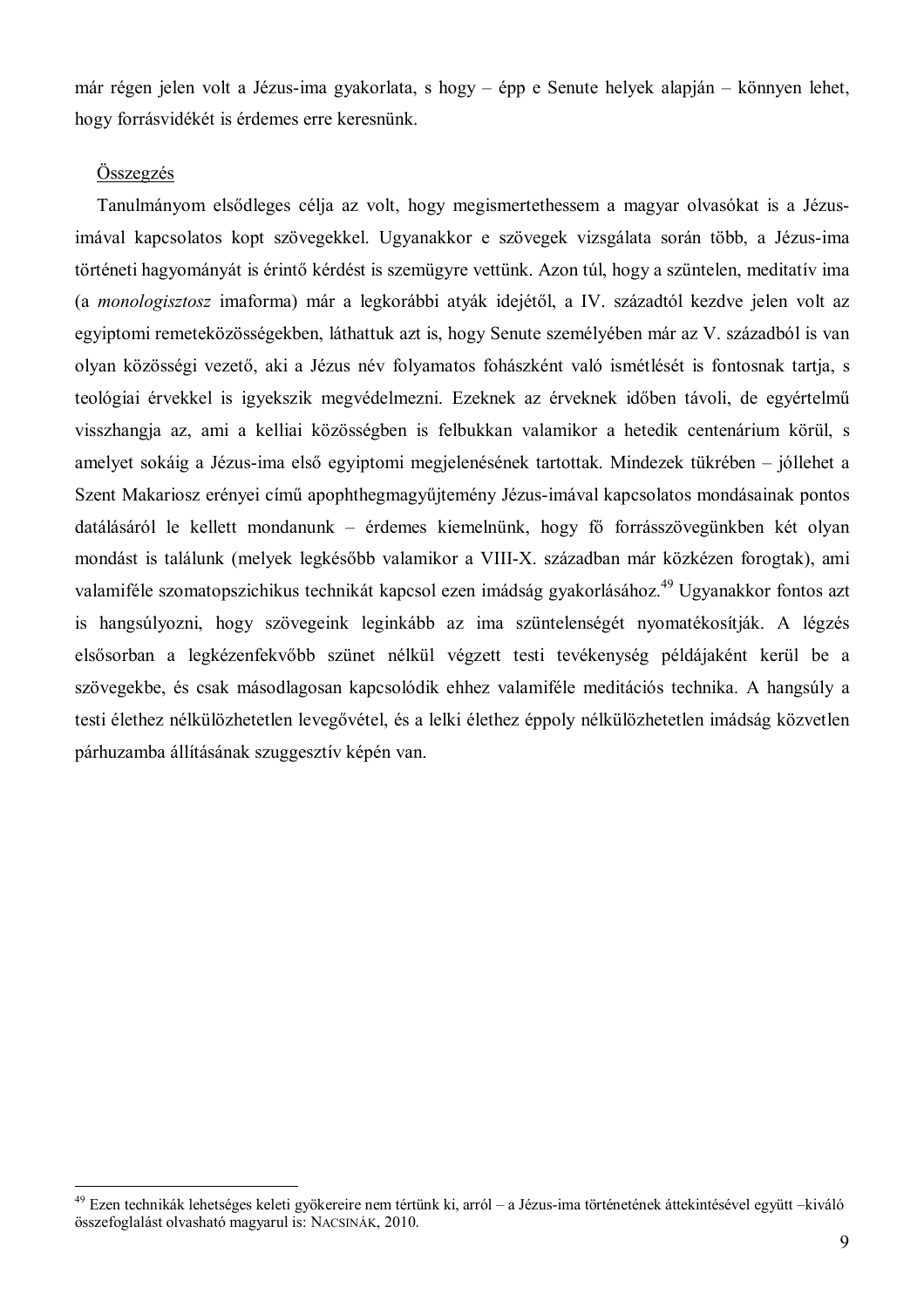## FÜGGELÉK L

# Szent Makariosz erényei

(részletek)

#### Megjegyzések a fordításhoz

A Szent Makariosz erényei c. mondásgyűjtemény anyagának fordításhoz alapyetően Amélineau szövegkiadását <sup>50</sup> vettem alapul, az ebben sajnos lépten-nyomon előforduló pontatlanságok korrigálásához pedig Tim Vivian javításait<sup>51</sup> követtem. Munkám során rendszeresen egybevetettem a magyar szöveget a már létező modern fordításokkal. Amélineaunak a szövegkiadás mellett hozott kicsit elnagyolt – fordításán túl, a Regnault által újrafordított és javított francia szöveget,  $52$  valamint Vivian – olykor erősen értelmező – angol fordítását<sup>53</sup> használtam; de alapvetően tőlük függetlenül dolgoztam, így gyakran meglehetősen eltérek az ő megoldásaiktól. Ezekhez külön megjegyzéseket csak azon helyeknél fűztem, ahol ez az eltérés kimondottan ellentmondást jelent, illetve jelentősen befolyásolja az interpretációt, vagy a szövegből levonható következtetéseket. A bibliai idézeteket összevetettem az Újszövetség bohairi fordításával is, ahol ennek argumentatív szerepe volt, ott Horner kiadásából idéztem. <sup>54</sup> Az apophthegmák számozásához minden esetben megadtam Amélineau kiadásának oldalszámait is.

Célom volt a lehető leghívebben visszaadni az eredeti szöveg jelentését, és egyben megőrizni jellegzetességeit is. Ahol ez a kopt és a magyar nyelv különböző sajátosságai nem tették lehetővé, ott ezek filológiai igényű jelzéseitől eltekintettem, de reményeim szerint ezek a fordítás szöveghűségét érdemben nem befolvásolják.<sup>55</sup> A történet továbblendítésére használt kötőszócskák fordításáról. kihagyásáról, vagy betoldásáról gyakran stilisztikai szempontok alapján döntöttem, és olykor a magyarban zavarónak tűnő szóismétlések elkerülése miatt – külön jelzés nélkül is – rokon értelmű szavakat használtam. Minthogy a mű bevallott célja a lelkesítés "azon nagy kegyelmekért, amiket Isten tett az ő szentjeinek;" az ehhez illő emelkedett hangnemet olykor tudatos archaizálással próbáltam meg visszaadni. Lehetőség szerint ugyanakkor igazodtam a magyar nyelven megjelent szerzetesi irodalom bevett szóhasználatához.

<sup>&</sup>lt;sup>50</sup> AMÉLINEAU, E.: Histoire des Monastères de la Basse-Egypte, Paris, 1894. 118-202.

<sup>&</sup>lt;sup>51</sup> VIVIAN, T.: The Virtues of Saint Macarius, The Manuscript, and Amelineau's Text, Coptica (1) 2002, 69-76.

<sup>&</sup>lt;sup>52</sup> REGNAULT, L: Les sentences des pères du désert: Troisieme recueil et tables, Sable-sur-Sarth, 1976, 139-194.

<sup>&</sup>lt;sup>53</sup> VIVIAN, T.: St. Macarius the Spiritbearer, New York, 2004, 81-149.

 $54$  HORNER, G.: The Coptic Version of the New Testament in the Northern Dialect, otherwise called Memphitic and Bohairic, 4 vols. London. 1898-1905.

<sup>&</sup>lt;sup>55</sup> Ilven például az egyes és többes szám használata és állítmányi egyeztetése; illetve egyes esetekben a kopt circumstantialis fordítása. Ha a magyar mondatfűzést nagyon nehézkessé tette volna az alárendelő szerkezet használata, akkor inkább laza mellérendelő formaként fordítottam. Hasonlóképp a gyakorlatilag jelzői szerepet betöltő rövid (valódi és virtuális) relatív mellékmondatokat is jelzőként magyarítottam.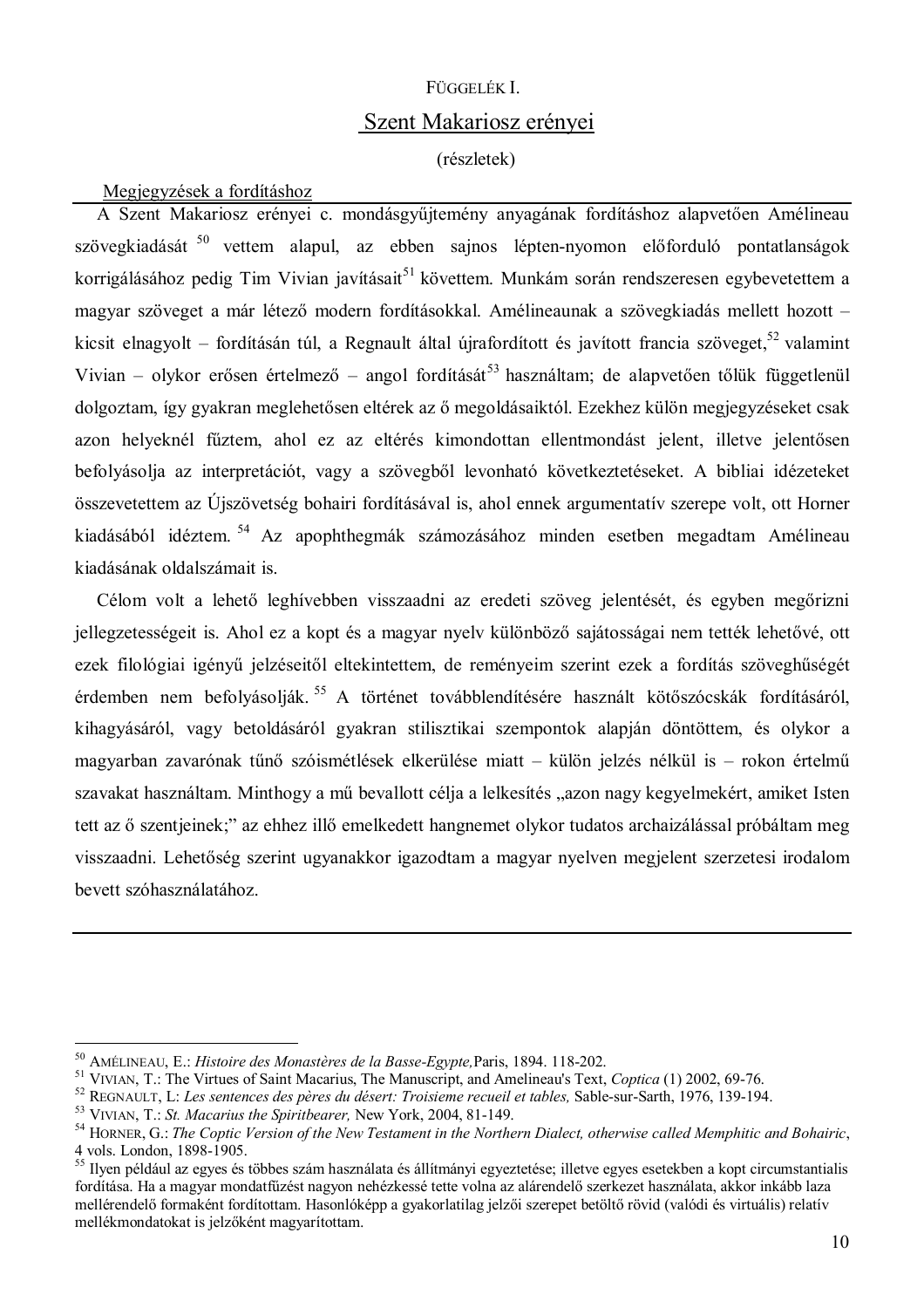$1^{56}$ 

Egy testvér megkérdezte tőle: "Atvám! Igazíts el engem az édeshez és a sóshoz tartozó dolgokkal kapcsolatban!"<sup>57</sup> Azt mondta neki Makariosz abba: "Azt mondják a kisgyermekről, hogy ha az édesanyja ledobja őt a földre, egy édes dolgot ad a kezébe, hogy azt nyalogassa, és ne zavaria<sup>58</sup> édesanyját. A zavarást a bűnhöz és a gyönyörhöz hasonlítják. Az édes dolog pedig a mi Urunk Jézus Krisztus, az áldott név, az igazgyöngy. Meg van írva ugyanis a szent evangéliumban, hogy »hasonló a mennyek országa egy kereskedőhöz, aki drágaköveket<sup>59</sup> keresett: miután talált egy nagyon értékes ékkövet, elment, és eladta amije volt, és megyette azt« (Mt 13,45-46). Ami az övé volt: szívének vágyai, melyeket maga mögött hagyott; és a drágakövet akarta, ami pedig a mi Urunk, Jézus Krisztus, »a királyok királya, s az uralkodók uralkodója« (1Tim 6,15)."

## $2^{60}$

Poimén abba azt mondta: "Egyszer, mikor néhány testvérrel Makariosz abba mellett ültem, azt mondtam neki: »Atyám, mit kell tennie az embernek, hogy életet szerezzen magának?« Az öreg azt mondta nekem: »Emlékszem, ifjúkoromban atvám házában megfigyeltem az öregasszonyokat és a fiatalokat, amint a szájukban tartva rágtak valamit – nevezetesen masztixot<sup>61</sup> – hogy az nyálukat és szájuk rossz szagát édessé tegye, megédesítse, és lehűtse májukat és egész bensőjüket. Ha ez a testi dolog így megédesíti azokat, akik rágják és csócsálják azt, akkor mennyivel inkább az élet eledele, a megváltás forrása, az élő vizek kútja, minden édességnek édessége, a mi Urunk Jézus Krisztus! Ha az ő dicső és áldott nevét meghallják szánkból a démonok, füstként enyésznek el. Ez az áldott név – ha ragaszkodunk hozzá, és szánkban forgatjuk – felfedi nekünk az értelmet.<sup>62</sup> fogathajtóját a léleknek és a testnek, kiűz minden gonosz gondolatot a halhatatlan lélekből, és mennyei dolgokat nyilatkoztat ki neki. Leginkább ő, aki a mennyekben van, a mi urunk Jézus Krisztus, "a királyok királya és az uralkodók uralkodója," (1Tim 6, 15) ad mennyei jutalmat<sup>63</sup> azoknak, akik teljes szívükből keresik őt.«"

<sup>&</sup>lt;sup>56</sup> AMÉLINEAU, 1894, 132.

<sup>&</sup>lt;sup>57</sup> A kérdés nyilvánvalóan utalás Jak 3,11-re: "Vajon a forrás egyetlen nyílásból ömleszt-e édeset és sósat?" (a görög szöveg szerint: keserűt – vö. HORNER, vol. I. 18.

<sup>&</sup>lt;sup>58</sup> Az itt (és a következő mondatban) szereplő **χελη** szó jelentése kicsit bizonytalan. (CRUM, W. E.: A Coptic Dictionary, New York, 2000, 516b) is csupán az e két előfordulását hozza, s annyit ad meg jelentésként: "valami kártékony(?)"; valamint – szintén kérdőjellel – a 2AMI, "trágya" szóhoz (670b) irányít át. A kontextus azonban sokkal valószínűbbé tesz, egy "nyugtalanság, zavar" jelentést. Megkockáztatom, hogy esetleg a **kozen.** "sürget" (104b) szóval állhat kapcsolatban.

<sup>&</sup>lt;sup>59</sup> A bohairi Úiszövetség következetesen drágakőnek fordítja a görög μαργαρίτης "gyöngy" szót (pl. HORNER, vol. I. 46, 113.); s ez a tendencia a szahidiben is megfigyelhető.

<sup>&</sup>lt;sup>60</sup> AMÉLINEAU, 1894, 133-134.

 $^{61}$  μαστίχη: az – elsősorban Kiosz szigetén termesztett – Pistacia Lentiscus gyantája, melyet ragasztóanyagként, füstölőként és orvosi célokra egyaránt használnak az ókortól fogya.

 $62$  vouc

<sup>&</sup>lt;sup>63</sup> βράβειον – "versenydíj"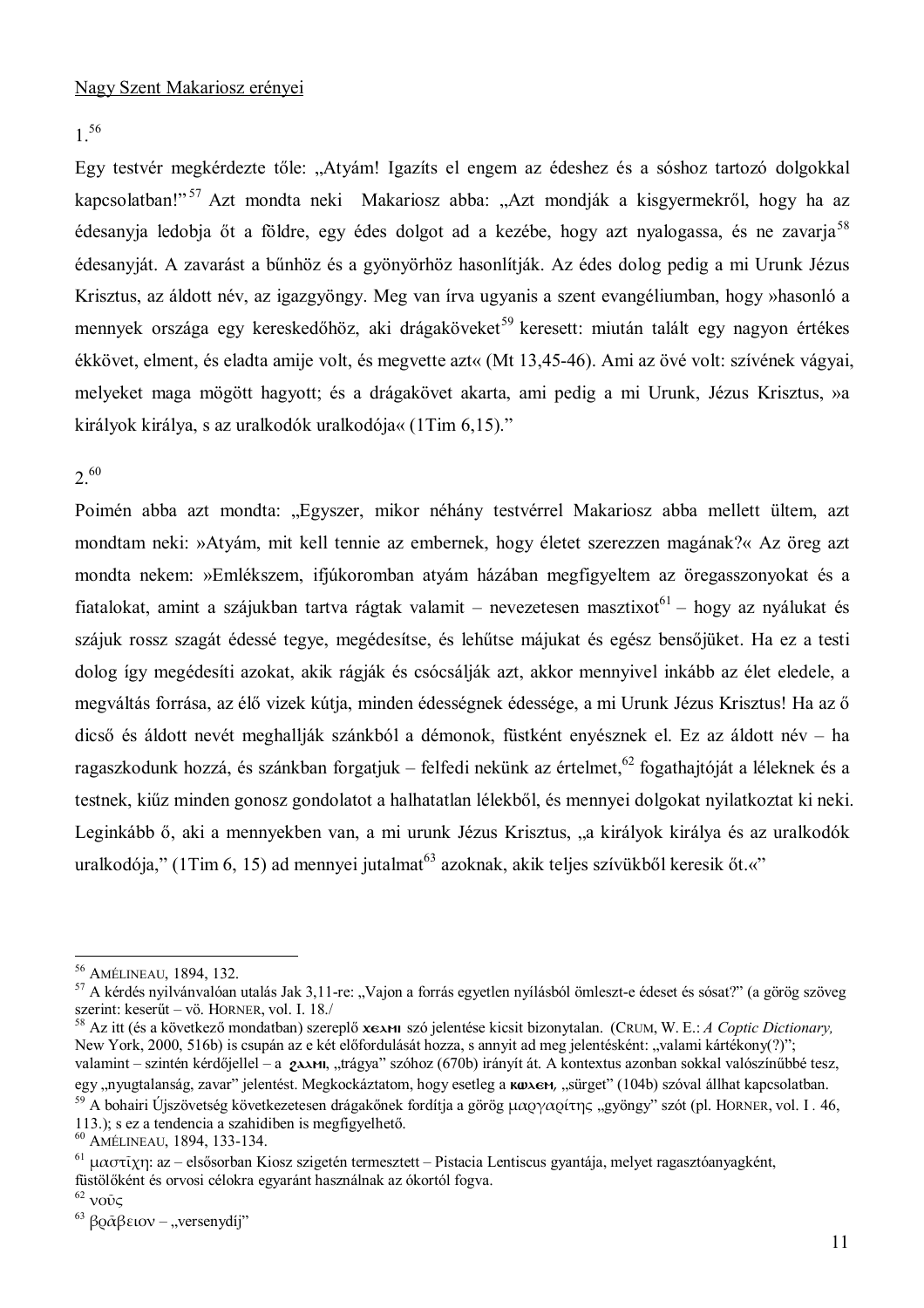Amikor Poimén abba meghallotta ezeket tőle, – akiről Krisztus tett tanúságot (mondván): "Makariosz, az igaz ott áll ma az én ítélőszékemnél", – könnyek közt vetették magukat<sup>64</sup> a lába elé. És miután imádkozott felettük, elbocsátotta őket, és ők dicsőítették a mi Urunkat, Jézus Krisztust.

## $3^{65}$

Evagriosz abba megkérdezte Makariosz abbát – miközben ott ült mellette Poimén abba és Paphnutiosz abba – az igaz és igazságos tanítvány is – a döntés<sup>66</sup> tisztaságáról. Azt mondta nekik Makariosz abba: "A döntés tisztasága ez: az ember ezer aranyat<sup>67</sup> ad saját akaratából, döntése szerint, és annyit tesz az neki, mint egy garas.<sup>68</sup> Ha egyetlen garas által megszerzik a döntését, megadja a száz arany<sup>69</sup> veszteséget is, a döntés ereje miatt." Ők erre megkérdezték tőle: "Miféle ez a mondás?" Azt mondta nekik Makariosz abba: "Keressetek és lássatok; vizsgáljátok meg ezt a mondást!" Átgondolták, és igaznak találták, amit mondott. Miután pedig bocsánatát kérték, imádkozott felettük, és elbocsátotta őket, ők pedig dicsőítették a mi Urunkat, Jézus Krisztust.

#### $4^{70}$

Megkérdezte továbbá tőle a testvér: "Melyik tevékenység a legjobb az aszketikus gyakorlatban<sup>71</sup> és az önmegtartóztatásban?" Ő válaszolt, s azt mondta neki: "Áldott az, akit úgy találnak majd, hogy szüntelenül a szív töredelmében tartja a mi Urunk Jézus Krisztus áldott nevét. Bizony nincs más tevékenység az egész aszkézisben, ami annyira jó lenne, mint ez az áldott eledel, ha minden időben azon kérődzöl, miként a juh. Az is visszakérődzi és édesnek találja a takarmány ízét, mígnem az beér a legbelsőbb részeibe, <sup>72</sup> édességet és kövérséget visz bele, beleinek és egész belsejének hasznára. Hát nem látod ábrázata<sup>73</sup> szépségét, miközben a szájában lévő édes takarmánnyal van tele a pofája<sup>74</sup>? Ez történien velünk is; és a mi Urunk Jézus Krisztus legyen kegyes hozzánk az ő édes és kövér neve által!"

## $5^{75}$

Egy testvér megkérdezte Makariosz abbát: "Mondd el a magyarázatát annak a mondásnak, hogy » szívem elmélkedése<sup>76</sup> előtted van« ( $\Psi$  18,15)." Azt mondta neki az öreg: "Nincs jobb elmélkedés a mi Urunk Jézus Krisztusnak eme üdvös és áldott nevénél, ha az folyton bensődben van, amint írva van:

<sup>&</sup>lt;sup>64</sup> a szöveg itt többes számra vált: nyilván a többi jelenlévővel együtt.

<sup>&</sup>lt;sup>65</sup> AMÉLINEAU, 1894, 137-138.

<sup>&</sup>lt;sup>66</sup> προαίρεσις

 $67$  νόμισμα

 $68 \partial B \Omega \Delta 6c$ 

<sup>&</sup>lt;sup>69</sup> λογκοχι = ολόκότινος

<sup>&</sup>lt;sup>70</sup> AMÉLINEAU, 1894, 152-153.

<sup>&</sup>lt;sup>71</sup> πρακτικόν

<sup>&</sup>lt;sup>72</sup> szó szerint: "szívének a veséibe"

<sup>73</sup> szó szerint: "állkapocs, pofa"

<sup>&</sup>lt;sup>74</sup> a kopt itt csak visszautaló névmást használ a(z egyébként többes számú) **o**yoxi "pofa, állkapocs" jelentésű szóra, amit fentebb ábrázatnak fordítottam.

<sup>&</sup>lt;sup>75</sup> AMÉLINEAU, 1894, 153.

<sup>&</sup>lt;sup>76</sup> μελέτη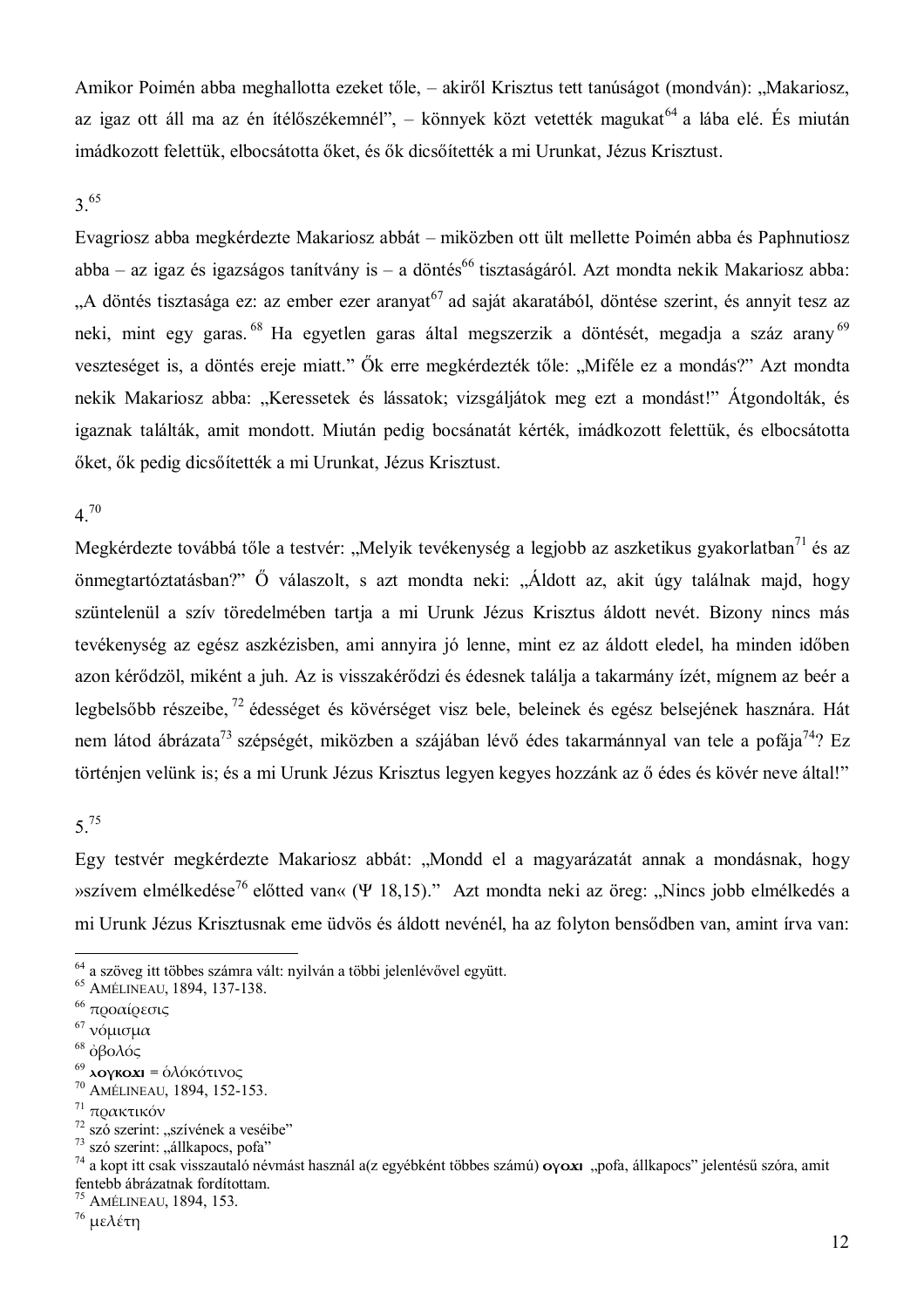»mint fecske, úgy fogok szólani, és mint a galamb fogok elmélkedni $\frac{77}{12}$  (Iz 38,14). Így tesz Isten szolgája is, ha a mi Urunk Jézus Krisztus üdvös nevének birtokában van."

## $6^{78}$

Azt mondta Evagriosz abba: "Meglátogattam Makariosz abbát, és mondtam neki: »Mondj egy igét, hogy éljek!« Azt mondta nekem: »Ha mondok neked egyet, meghallgatod és megteszed majd azt?« Azt feleltem néki: »Hitem és szeretetem nincs rejtve előtted.« Erre azt mondta nekem: »Bizony hiányt szenvedünk az erény ékességében. Ámde te jó vagy; ha leveted magadról e világ rétorikájának büszkeségét, és felöltöd a vámos alázatosságát (Lk 18, 9-14), élni fogsz.« Mikor ezeket elmondta nekem, minden gondolatom széthullott. Bocsánatát kértem, ő pedig imádkozott felettem és elbocsátott. Elmentem, s közben így vádoltam magamat, mondván: »Nincsenek elrejtve gondolataim Isten embere, Makariosz abba előtt.« És mindig mikor találkoztam vele, reszkettem e képességétől, amit megtapasztaltam,<sup>79</sup> és alázatomra szolgált ez nekem."

#### $7^{80}$

Azt mondta a nagy Makariosz abba: "Figyelmezz töredelmes szívvel a mi Urunk Jézus Krisztus e nevére, ajkaidról való kiárasztására és magadhoz vonzására. És ne formáld meg őt 81 külső megjelenésében<sup>82</sup> értelmedben, hanem az ő megszólítására figyelj: »Uram Jézus, könyörülj rajtam!« Így könnyedén<sup>83</sup> megláthatod istenségének nyugalmát magadban; s ő kiűzi a benned lakó szenvedélyek sötétségét, s megtisztítja a belső embert Ádám paradicsomi tisztasága szerint. Ez az áldott név az, amit János evangélista úgy hívott: a "világ világossága" (Jn 8, 12), édesség, mellyel nem lehet betelni, s az élet igaz eledele.

## 8<sup>84</sup>

Azt mondta Evagriosz abba: "Elcsüggedve a gondolatoktól és a test szenvedélyeitől meglátogattam Makariosz abbát. Azt mondtam neki: »Atyám! Mondj egy igét nekem, hogy éljek!« Azt felelte nekem Makariosz abba: »Kösd a hajókötelet a cövekhez, és – a mi Urunk, Jézus Krisztus kegyelméből – a hajó átvészeli majd az ördögi hullámokat, a törvénytelen mocsok árját, és e hiábavaló világ sűrű sötétségét.« Erre azt kérdeztem tőle: »Mi a hajó, mi a hajókötél, és mi a cövek?« Azt felelte nekem Makariosz abba: »A hajó a szíved, őrködi felette! A kötél az értelmed, <sup>85</sup> kösd azt a mi Urunkhoz, Jézus Krisztushoz! Ő a

 $^{77}$ ώς χελιδών, ούτως φωνήσω, καὶ ώς περιστερά, ούτως μελετήσω (LXX)

<sup>&</sup>lt;sup>78</sup> AMÉLINEAU, 1894, 157.

<sup>79</sup> szó szerint: "hallottam tőle"

<sup>80</sup> AMÉLINEAU, 1894, 160.

 $81$  Regnault ielentősen enyhíti tiltást: "ne le grave pas seulement en apparence dans ton esprit" (REGNAULT, 1976, 170.), ami azonban szerintem egyáltalán nem indokolt. Nem látom okát annak, hogy az imperativus után használt tagadott conjuctivus jelentését, miért gyengíti annyira, hogy "ne csupán" értelmet ad neki.

<sup>&</sup>lt;sup>82</sup> πρόσωπον

<sup>&</sup>lt;sup>83</sup> szó szerint: "egy nyugalomban"

<sup>84</sup> AMÉLINEAU, 1894, 160-161.

 $^{85}$ νοῦς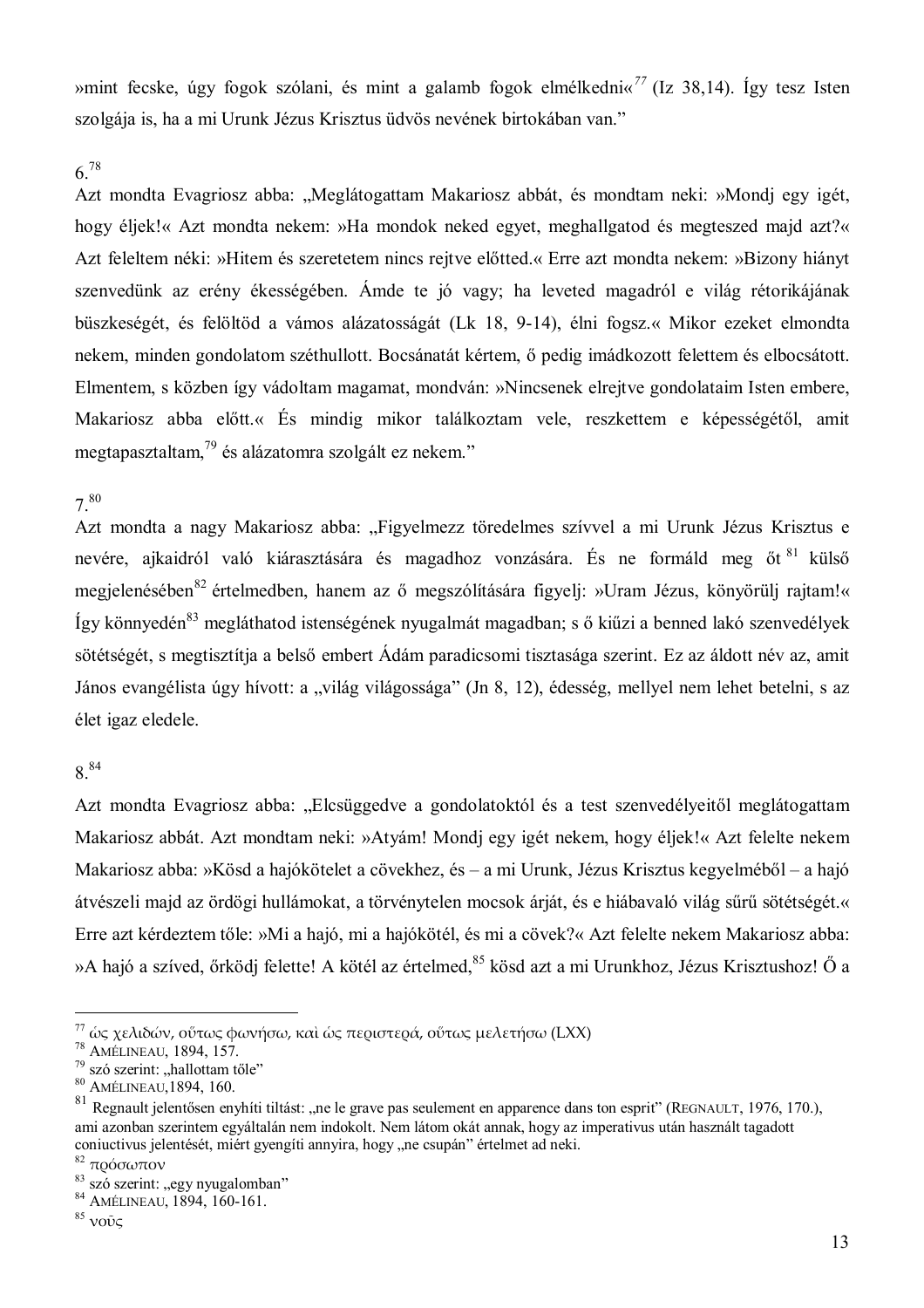cövek, ami megfékezi az összes árt és az ördögi hullámokat, amik a szentek ellen támadnak. Mert mi könnyebb, mint azt mondani a légzésnek megfelelően:<sup>86</sup> "Uram Jézus, könyörüli rajtam; áldalak téged Uram Jézus!" Ha valaha is elcsüggednél<sup>87</sup> az emberek és e világ csapásai miatt, mondd azt: "Uram Jézus segíts rajtam!"«<sup>88</sup> És folytatta: »A hal nyeli a hullámokat, de kelepcébe fog esni, bár ezt még nem tudja. Mi pedig, kitartva a mi Urunk Jézus Krisztusnak e megváltó nevében, partot érünk. Ő – azok által, amiket megtesz nekünk – az orránál fogya kelepcébe ejti az ördögöt;  $89$  mi pedig meg fogjuk tudni erőtlenségünket, mert a mi Urunk, Jézus Krisztusé a segítség.«"

## $9<sup>90</sup>$

Azt mondta Makariosz abba: "Meglátogattam egy öreget, aki épp betegen feküdt. Az öreg nagyra becsülte a mi Urunk Jézus Krisztusnak üdvös és áldott névét. Mikor pedig az egészsége felől érdeklődtem, örömmel mondta nekem: »Az élet eledelénél és a mi Urunk Jézus Krisztus szent nevének édességénél maradya, elragadtattam az álom édessége által. És egy látomásban megláttam Krisztus királyt egy názáreti<sup>91</sup> alakjában, s ő háromszor azt mondta nekem: "Nézd, nézd, én vagyok az, és nincs más rajtam kívül."<sup>92</sup> Én pedig oly nagy örömmel ébredtem fel, hogy el is feledkeztem a fájdalomról.«"

# $10^{93}$

Pambó abba azt mondta: "Elhatároztam szívemben, hogy még egyszer, míg a testben lakom, megcsókolom Makariosz abba, a lélekhordozó kezeit. Mikor pedig délre Mózes abba barlangjához értünk,<sup>94</sup> ott találtam Mózes abbánál Poimén abbát és Evagriosz abbát, a bölcset, valamint Khroniosz abbát és két másik testvért is velük. És mikor rájuk találtam, ők is épp ugyanazon tanakodtak, ami miatt magam is útra keltem. Miután a nap lenyugodott, égzengés, villámlás, sűrű sötétség és nagyon erős szélvihar támadt: és mi kétségben voltunk azt illetően, hogy megkapjuk és élvezzük-e még valaha a szent lélekhordozó, a nagy Makariosz abba áldását. Azt mondta valaki közülünk: »A Szentlélek, a

Mt 9,5; Mk 2,9; Lk 5,23 - ov rap comoten exoc /HORNER, vol. I. 60, 300, o.; vol. II, 66, o./

 $86$  Mivel – a Jézus-ima szempontjából – különösen fontos helyről van szó; fontos megjegyezni, hogy fordításom meglehetősen eltér mindhárom modern fordítóétól. A oy rap comorren exoc szerkezetet Amélineau, Regnault, és Vivian is "Mert nem könnyű azt mondani..."-nak fordítja; nyilván a görög οὐ γὰρ szintagmát látva benne. Jóllehet, a kopt nyelv átveszi ezt. de – legalábbis az általam vizsgált esetekben – csupán tagadó szerkezetek előtt alkalmazza (pl. NHC V 1,4:15; V 4,59:6; VII 2,60:36). Jóval gyakoribb azonban, hogy az oy megmarad eredeti kopt kérdőszóként a rap-ral együtt is. Az itt szereplő "Mert mi könnyebb, azt mondani..." szerkezetnek három olyan előfordulása is van a kopt Újszövetségben, ahol betűről-betűre megegyezik az itt szereplő formával:

<sup>87</sup> Ez a szakasz Amélinaunál hiányzik, csak Vivian javításai közt érhető el (VIVIAN, 2002, 73.). Ugyanakkor ő az itt elcsüggednél"-nek fordított exergent helyett exergent szóalakot ad meg, ami nyilvánvalóan elírás.

A kétfaita könyörgést érdemes összevetni a bevezetőben idézett *AP Makariosz 19*-el, mint lehetséges forrással is,  $89$  v.ö. Jób 40,26 (LXX)

<sup>&</sup>lt;sup>90</sup> AMÉLINEAU, 1894, 163.

<sup>&</sup>lt;sup>91</sup> NOΥΝΑΖΦΡΑΙΟΣ (Ναζωραϊος) – Lévén, hogy a kódexben szereplő írásforma teljesen megfelel a diftongusok összevonódásával kialakuló kiejtésnek ( $\alpha \rightarrow \epsilon$ ); teljesen valószínűtlen egy nazír (N $\alpha\zeta\iota\rho\alpha\bar{\iota}\circ\varsigma$ ) olvasat, ahogy Vivian fordítja

<sup>(</sup>VIVIAN, 2004, 120.).<br><sup>92</sup> v.ö. Deut 32,39; Is 44,6; 45.5, 18, 21-22; 46.9; Mk 12,32

<sup>93</sup> AMÉLINEAU, 1894, 185-187.

<sup>94</sup> A többesszám használata egyértelmű, de nehezen magyarázható: Feltételezve, hogy Mózes abba is otthon volt; csak úgy jön ki a történetben szereplő hét személy, ha Pambó egyedül kelt útra.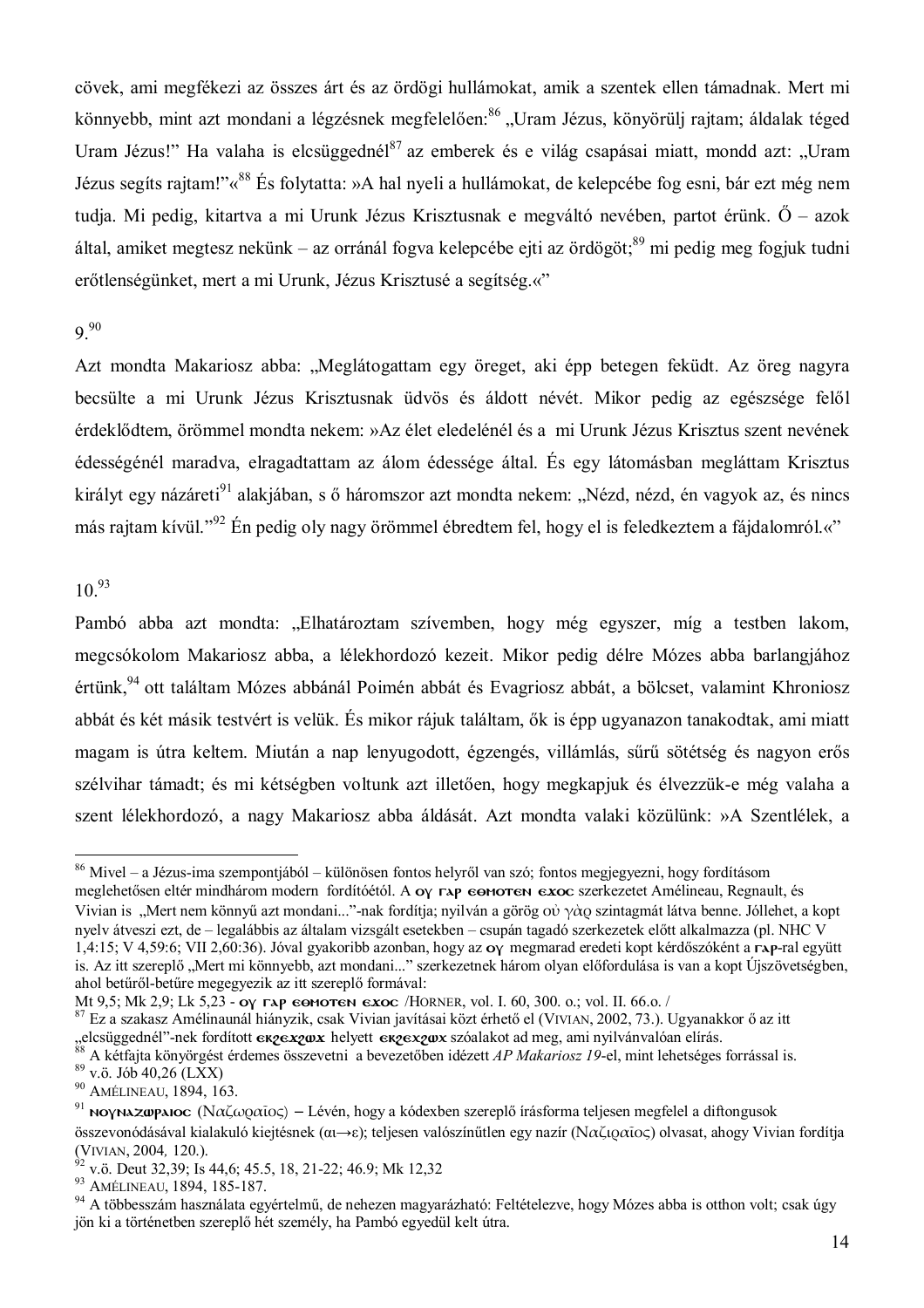Vigasztaló, aki Makariosz abbában lakozik, jelet fog adni nekünk, és elvezet minket hozzá békességben.« És mind a heten továbbmentünk, majd megálltunk és imádkoztunk. Volt egy szekerce Makariosz abba sziklájának szemöldökfáján, és íme, mi megláttunk egy tűzoszlopot: ott állt felette, sugárzón és igen fényesen, az égig emelkedvén fel. S ahogy tovább mentünk, velünk együtt lassacskán a tűzoszlop is egyre lejjebb ereszkedett. Mikor pedig elértük Szent Makariosz abba szikláját, alábukott, s mi megláttuk az ő lakhelyét belülről, tűzként izzani. S mikor bezörgettünk az ajtón, előjött a szent. Amint megláttuk a fényességet az arcán, leborultunk a földre, és szent lábait csókoltuk. Miután felemelt bennünket, szívélyesen üdvözölt mindannyiunkat. Imádkoztunk, majd leültünk, s beszélgettünk az Isten szerinti előrehaladás dicsőségéről, valamint a helyes életmódról, s a szkétiszi szerzetesi élet felállításáról. Ezek után Makariosz abba megszólalt, s azt mondta: »Testvéreim! Hetetek közül egy küzdelemben, mártírként fejezi be (életét), s vele együtt hét másik testvér is hasonlóképp.« Mózes abba pedig azt felelte erre: »Emlékezz meg rólam Atyám, hogy beteljesedjen rajtam a Megváltó igéje: "Mind, ki kardot fog, kard által pusztul el." (Mt 26,52) Ez hát a remény, ami elé nézek.« Mindezek után leborultunk, áldását vettük, és imádkozott felettünk a szent öreg. Elbocsátott minket, és mi elmentünk, és dicsőítettük az Istent a beszélgetésért, amiben részünk volt, a látványért, amit láttunk, és lelkesedtünk azon nagy kegyelmekért, amiket Isten tett az ő szentieinek."

## $11^{95}$

Evagriosz abba megkérdezte Makariosz abbát, mikor néhány más testvér társaságában ott ült mellette: "Hogyan találja meg a Sátán mindazokat a gonosz gondolatokat, melyeket a testvérekre vet?" Azt monda neki Makariosz abba: "Az, aki a kemencét hevíti, ha sok tüzelő kerül a kezébe, nem habozik beledobni azokat. Hasonlóképp maga az ördög – aki szintén valamiféle fűtő – sem habozik, hogy mindenki szívébe dobion mindenféle gonosz tüzelőjéből. Ezek a tisztátalanságok. De íme, a víz eloltja a tüzet, és győzedelmeskedik a tűz erején. Ugyanígy az Oltalmazó, a mi Urunk Jézus Krisztus segítsége, és a kereszt legyőzhetetlen ereje – ha eléjük tesszük erőtlenségünket, – a Sátán gonoszságának minden ágát kiszárítiák bennünk; lángra lobbantiák, és forrásba hozzák szívünket a Lélekben, és a mennyei és örömteli tűzben."

#### $12^{96}$

Azt mondta továbbá Evagriosz abba: "Egyszer meglátogattam Makariosz abbát a forróság idején, amikor szinte égtem a szomjúságtól. Azt mondtam neki: »Nagyon szomjazom atyám!« Azt felelte nekem: »Legyen elég neked az árnyék! Sokan vannak úton, látom, hogy szinte égnek, s ők nélkülözik

<sup>95</sup> AMÉLINEAU, 1894, 195.

<sup>&</sup>lt;sup>96</sup> AMÉLINEAU, 1984, 195-196. Ez a mondás gyakorlatilag Evagriosz: Praktikosz 94-nek a parafrázisa (GUILLAUMONT, A & C.: Évagre le Pontique- Traité pratique ou le moine II (Sources Chrétiennes 171), Paris, 1971, 698-699.), és valószínűleg eredetileg Alexandriai Makariosz lehetett a benne szereplő abba (GUILLAUMONT, 1975, 51-52.). Városi Makariosz ugyanis híres volt kemény aszkéziséről és szigorúságáról. Lásd ehhez az AP Makariosz 21. melyben kimondottan konfliktusba kerül Egyiptomi Makariosszal, ugyanis túl szigorú ket vétkező testvérrel szemben: kiközösíti őket, de erre válaszul Egyiptomi Makariosz őt közösíti ki, s csak komoly bűnbánat után bocsát meg neki.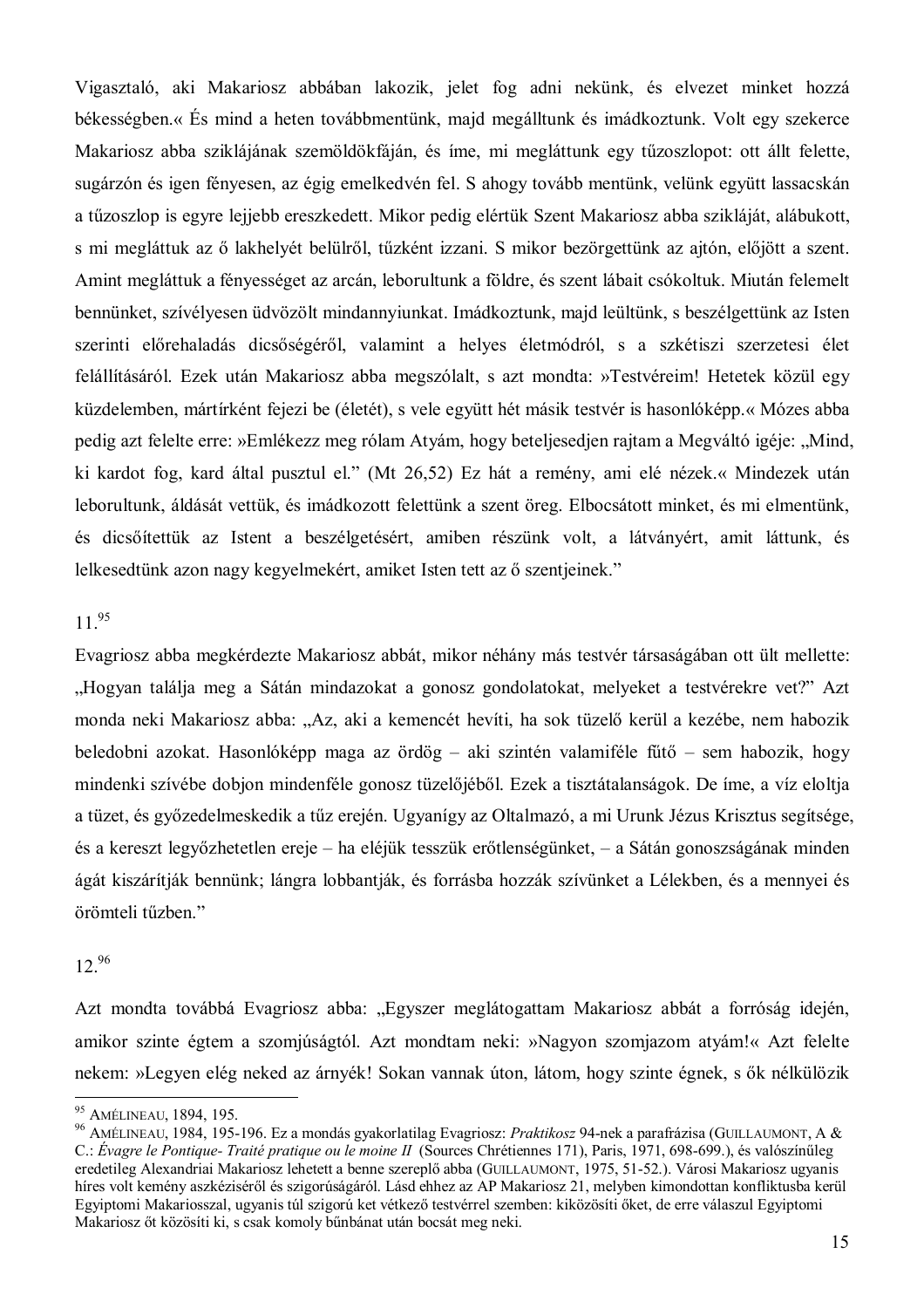még az árnyékot is.« Ezek után az erényekről beszélgettem vele. Azt mondta nekem: » Gyermekem, én valóban eltöltöttem húsz évet úgy, hogy nem teltem el kenyérrel, sem vízzel, sem álommal; hanem épp csak a falnak támaszkodtam, míg szunnyadtam egy keveset.«"

## $13^{97}$

Azt mondta Evagriosz abba: "Egyszer mikor néhány testvérrel Makariosz abbánál ültem, ő a Szentírás gondolatairól beszélt velünk. Megkérdeztem az öreget: »Mit jelent ez a mondás az evangéliumban: "Annak, aki a Szentlelket káromolja, nem bocsátanak meg, sem ebben a világban, <sup>98</sup> sem az eljövendőben" (Mt 12, 32)?« Az öreg azt felelte nekem: »Ez nyilvánul meg minden bűnös kívánságban. amik az embert érik; <sup>99</sup> ha nem erősíti meg magát reménységben és szilárd hitben, miként az evangéliumokban az Úr mondia: "ha hitetetek lenne (akkora) mint egy mustármag, azt mondván ennek a hegynek, hogy »Menj át innen oda!« az odamenne, és semmi sem lenne lehetetlen számotokra" (Mt 17, 20). Ha egy ember életének elejétől a végéig bűnben élt, s az ilyen azt mondja szívében: "Ha megtenném is, hogy visszatérek Istenhez, ő nem bocsátana meg nekem, sem nem fogadna engem magához;" akkor ő valójában káromolja a Szentháromság erejét, helyt ad magában a Sátánnak. És bűne megbocsáthatatlan, hacsak nem fordul teljes szívvel a bűnbánat felé. De ilyen az is, aki testi betegségben szenved. Ha nem veti reményét a magasságból jövő segítségbe, mint Jób és a béna, akkor valójában ő is káromolja a Szentháromság erejét, továbbá helyt ad magában a Sátánnak. Bűne megbocsáthatatlan, ítélete az örök Tartaroszba veti, és "a külső sötétségre, a helyre, ahol lesz majd sírás és fogaknak csikorgatása" (Mt 8, 12). Ámde mindezek bűnbánata csupán kiköpött nyál az irgalom kincseinek, a mi Urunk Jézus Krisztus könyörületének mélységeivel szemben. «

Miután Makariosz abba, az igaz ezeket mondta nekünk, nagy buzgóság és szellemi öröm vett erőt rajtunk, és olyanná lettünk mintha magát Krisztus királyt látnánk, amint közöttünk áll és biztat minket. Mindezen élettel és lelki orvossággal teli igék után, amiket ő mondott nekünk, mivel a nagy Makariosz abbában lakozó Vigasztaló<sup>100</sup> szájából hallottuk ezeket, arcra borultunk, s szent lábait csókoltuk, és ő imádkozott felettünk. És mi elmentünk tőle, és hálát adtunk, s dicsőítettük a mi Urunkat, Jézus Krisztust."

<sup>97</sup> AMÉLINEAU, 1894, 200-202.

<sup>&</sup>lt;sup>98</sup> A vũy  $\alpha\tilde{u}\tilde{\omega}$ v tükörfordításaként itt a **najene**g szerepel: valójában inkább – a magyarban kicsit körülményesen hangzó – "mostani/ezen világkorszak" jelentésben.<br><sup>99</sup> Ez a szakasz meglehetősen homályos. A szöveg valamelyest kiegészítésre szorul, de igyekeztem elkerülni, a túlzottan

értelmező fordítást. Talán annyi megjegyzést lehetne hozzá tenni: Ez (ti. a káromlás veszélye) megnyilvánul minden... v. ö. "...It is clear that if a person does not posses strong hope and firm faith every time he has a sinful desire, as the Lord..." (VIVIAN, 2004, 147.); ill. "Cela est évident dans tout manquement peccamineux qui surviendra à l'homme, si celui-ci n'est pas affermi..." (REGNAULT, 1976, 190.)

<sup>&</sup>lt;sup>100</sup> Παράκλητος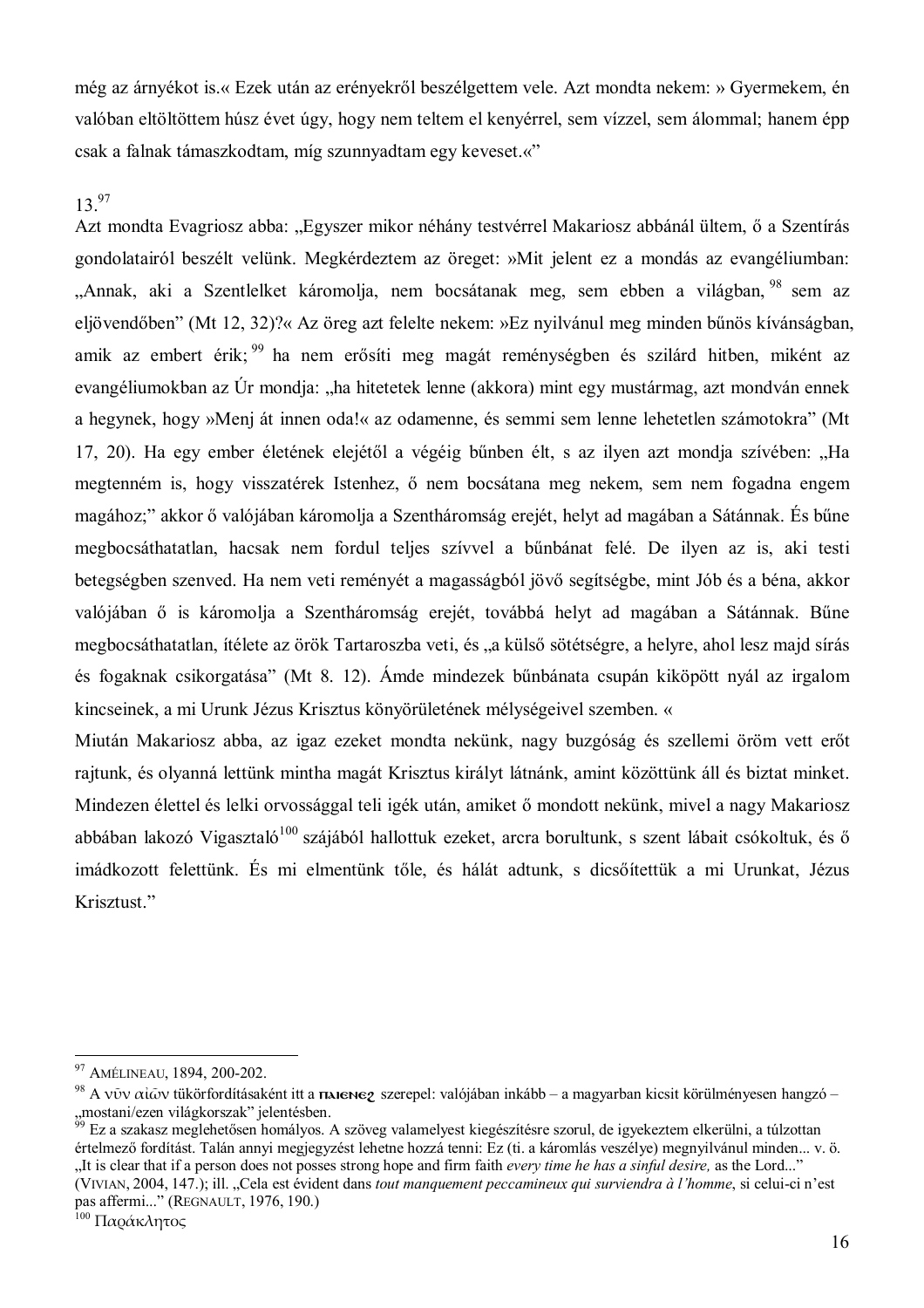# FÜGGELÉK II. Senute – Contra Origenistas

 $(r$ észletek $)^a$ 

<sup>901</sup> Áldott vagy te Isten(em); dicsőség néked és a te áldott Fiadnak, a te világodtól s minden benne lévőtől. <sup>902</sup> Áldott vagy te Isten(em); dicsőség néked minden teremtményedtől, néked, és a te áldott Fiadnak, mert a tiejd az övék, s ami az övé az tiéd. <sup>903</sup> Áldott vagy te Isten(em) és a te áldott Fiad, mert neved egy az ő nevével annak ajkán, aki szembeszáll azokkal, kik ezt az új istentelenséget hirdetik. <sup>904</sup> Ez gazdagsága és reménye az ő bemenetelében: "Isten", kijövetelében: "Jézus", <sup>905</sup> mielőtt elalszik: "Isten", mikor fölkel: "Jézus", miközben áldást mond: "Isten", mikor imádkozik: "Jézus". <sup>906</sup> Hogy ne időzzek tovább ennél: Világos, hogy mikor azt mondjuk "Jézus", az egylényegű Háromságot nevezzük meg.

## $\overline{2}$ .

932 Ahogyan már mondottam, mikor a Fiút nevezzük néven, a Szentháromságot hívjuk (segítségül). <sup>933</sup> Halld az Urat; amint megparancsolja tanítványainak, hogy "menjetek, tanítsatok minden népet, megkeresztelvén őket az Atya és a Fiú és a Szentlélek nevében!" (Mt 28,19) <sup>934</sup> Az Apostol pedig szintúgy: "Krisztusban keresztelkedtetek meg" (Gal 3,27). Továbbá máshol (azt írja), hogy "megkeresztelkedtek az Úr Jézus Krisztus nevében" ( $\approx$ ApCsel 8.16). <sup>935</sup> Világos tehát, hogy a Fiút szólítván a Szentháromságot nevezzük meg: csakhogy az Atyát Atyaként, a Fiút Fiúként, és a Szentlelket Szentlélekként. 936 Ne vizsgálódjunk tehát most tovább ezután. <sup>937</sup> Mert "ki kutatja ki az ő útjait?"(Jób 36,23) – amint írva van. <sup>938</sup> Ne figyelj hát most e hamis tanítók szavára! 939 Ezek ugyanis azok, akikről írva van, hogy "sokan vannak, akik nem engedelmeskednek, a fecsegők és a csalók" (Tit 1.10). <sup>940</sup> Keressétek e szavak teljességét, s megtaláljátok azokat ajka(j)tokon és fiajtok ajkán.

941 Mikor ünnepeltek és örvendeztek, (mondjátok ezt): Jézus!

942 Mikor szenvedtek és szomorkodtok: Jézus!

943 Mikor kacagnak a kisfiúk s a kisleányok: Jézus!

944 Akik vízen kelnek át, (mondják ezt): Jézus!

Akik barbárok elől menekülnek: Jézus!

945 Akik vadállatokat és félelmetes dolgo(ka)t látnak: Jézus!

946 Akik fájdalmakban és betegségekben (gyötrődnek): Jézus!

947 Akiket fogságba vetnek: Jézus!

948 Akiknek ítéletét kiforgatják és akivel szemben igazságtalanok: Jézus!

949 Minden(t) annak nevében (tegyenek) aki ajkaikon van: ő a megyáltásuk és az életük: ő és Atvia.

<sup>a</sup> A fordításhoz ORLANDI. T.: Shenute Contra Origenistas. Roma: CIM. 1985. könyvének a Corpus dei Manoscritti Copti Letterari (CMCL) oldalán közzétett kritikai kiadását vettem alapul: http://rmcisadu.let.uniroma1.it/~cmcl/testi/sheori/indice.html (2012.8.23.) az oldal azóta a http://www.cmcl.it címről érhető  $e^{i}$